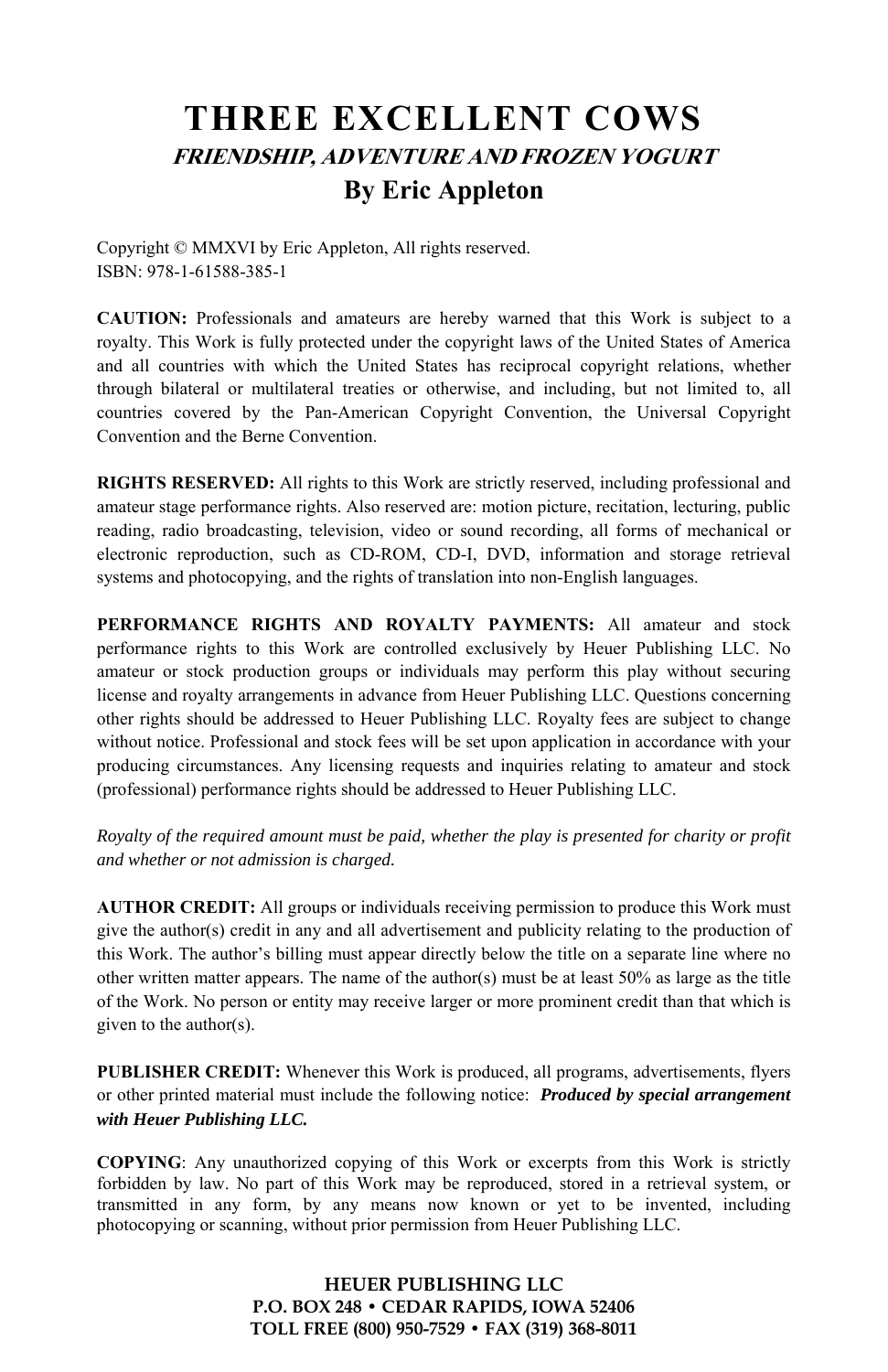# **THREE EXCELLENT COWS FRIENDSHIP, ADVENTURE AND FROZEN YOGURT By Eric Appleton**

**SYNOPSIS:** Felix, Rupert and Daisy are curious, intelligent, fearless cows. At least they think they are. They're pretty sure they are. But when you're told over and over again that cows don't dream, it's hard to feel curious, intelligent or fearless. This is the story of three friends who learn what it takes to be excellent together despite every disappointment, discouragement and barnyard disaster.

## **CAST OF CHARACTERS**

| takes to be excellent together despite every disappointment, discouragement |                                   |
|-----------------------------------------------------------------------------|-----------------------------------|
| and barnyard disaster.                                                      |                                   |
|                                                                             |                                   |
| <b>CAST OF CHARACTERS</b>                                                   |                                   |
| $(3$ females, 2 males, 3 either, extras)                                    |                                   |
|                                                                             |                                   |
|                                                                             | Who also plays a few of the       |
|                                                                             | minor roles with an array of      |
|                                                                             | mustaches and hats. (95 lines)    |
| RUPERT (m)                                                                  | Who will be the first bull on the |
|                                                                             | moon. $(102 \text{ lines})$       |
| FELIX $(m)$                                                                 | . Who will own a chain of frozen  |
|                                                                             | yogurt stands. (126 lines)        |
| DAISY (f)                                                                   | . Who will someday be President   |
|                                                                             | of the United States. (126 lines) |
|                                                                             |                                   |
|                                                                             | like cows. (61 lines)             |
|                                                                             |                                   |
|                                                                             | total donkey. (40 lines)          |
|                                                                             |                                   |
|                                                                             | godchicken's arrival. (38 lines)  |
| EL SUPERDOG GRANDE (f/m) Yesterday he was                                   | Ted,                              |
|                                                                             | tomorrow he will be Wanda.        |
|                                                                             | $(41 \text{ lines})$              |
|                                                                             |                                   |

**EXTRAS:** Farmhands

**DURATION:** 60 minutes **SCENE:** The environs of Farmer Cynthia's farm. **TIME:** The present.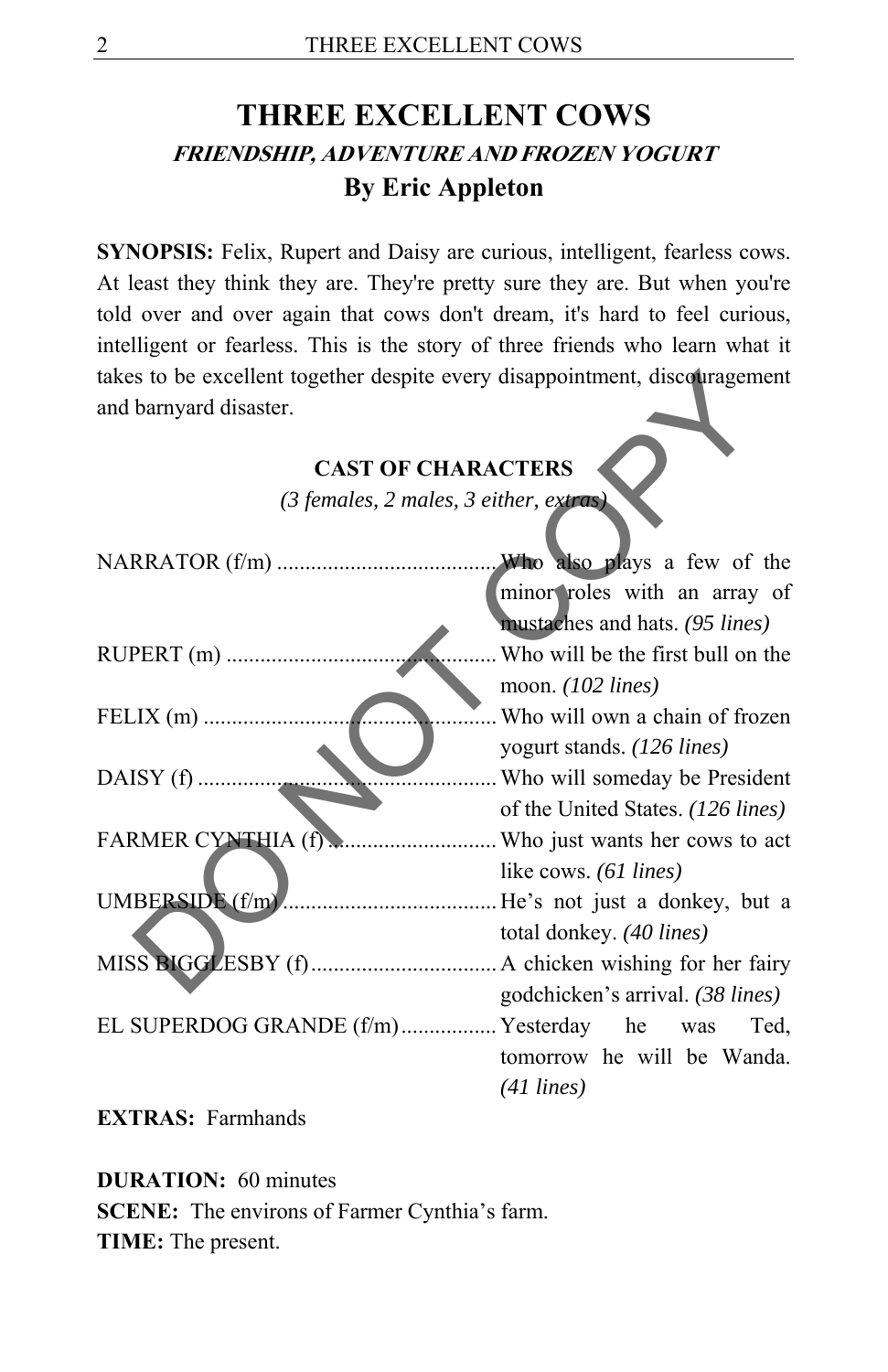#### **AUTHOR'S NOTE**

Scenic changes should be kept to a minimum. Items can be carried on and off by the characters as part of the action and as noted in the script. Should it be necessary to add a couple of farmhands to accommodate shifts, feel free to do so, but be sure they do their work boldly, and as part of the overall action of the play.

While the NARRATOR will hang onto the notecards throughout the play, they will be consulted only occasionally.

#### **COSTUMES**

FARMER CYNTHIA: Bathrobe and fuzzy slippers; Towel and shower cap EL SUPERDOG GRANDE: Cape made out of newspapers, Crown RUPERT: Arm cast and head bandage; Horns and Lab coat NARRATOR: Pillbox hat, old-fashioned glasses and flower purse; FELIX: Suit and horns The consulted only occasionally.<br>
COSTUMES<br>
NMER CYNTHIA: Bathrobe and fuzzy slippers, Towel and shower cap<br>
SUPERDOG GRANDE: Cape made out of newspapers, Crown<br>
RRATOR: Pillbox hat, old-fashioned glasses and flower purse;

DAISY: Suit and briefcase

### **SET REQUIREMENTS**

A section of sturdy fencing stands by the grass. The fence must be long enough to fit three cows and a chicken. Other than sturdy fencing, space use is flexible; it just needs to be clear when characters are in the barn, in the farmyard, or at the market. Scenic items (like the farmstand) and props (like the crate) should be portable and easily moved by the characters.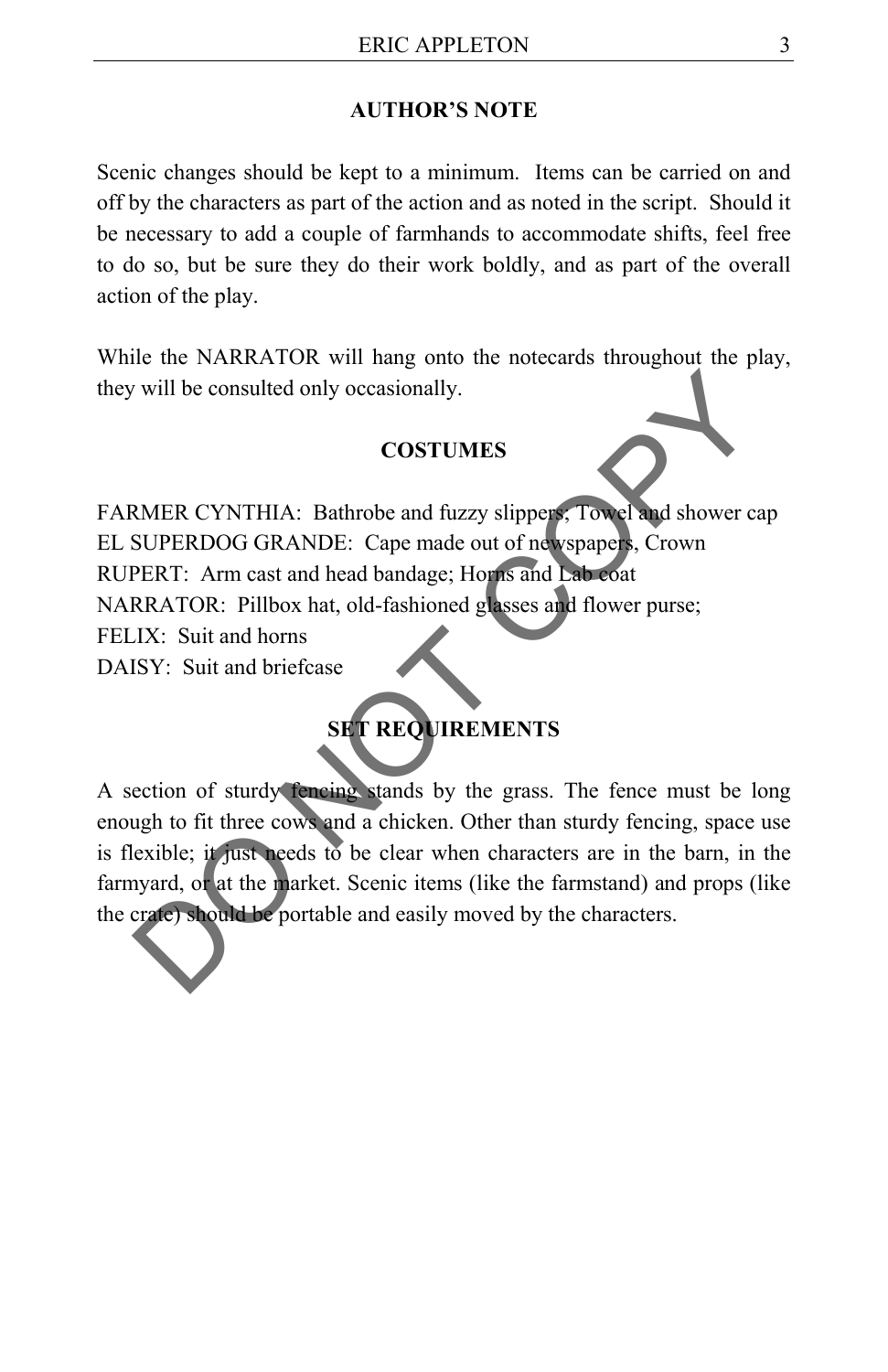#### **PROPS**

- Parcheesi game (any popular or familiar board game may be used)
- □ Toaster
- $\Box$  Tools/Toolbox (Including screwdriver and pliers)
- Notecards (Narrator)
- □ 2 Pens (Narrator, Felix)
- $\Box$  A book about cows (Farmer Cynthia)
- □ Small Notebook (Felix)
- $\Box$  Stars on poles (optional)
- $\Box$  Sun and moon on poles (optional)
- □ Atlas and flashlight
- $\Box$  Paper to study stars
- □ NASA brochure
- Mustache (Narrator)
- □ Battered suitcase (El Superdog Grande)
- $\Box$  Cups of yogurt
- $\Box$  Bale of hay
- □ Sign that reads: "Felix's Frozen Yogurt"
- $\Box$  Hat made out of newspaper
- Dollar bill
- Spoon
- □ Large note "I am SO sorry about the yogurt. Here is your refund." Stars on poles (optional)<br>
Sun and moon on poles (optional)<br>
Atlas and flashlight<br>
Paper to study stars<br>
NASA brochure<br>
Mustache (Narrator)<br>
Matshee (Narrator)<br>
Battered suitcase (El Superdog Grande)<br>
Cups of yogurt<br>
Bate
- Tape
- □ Newspaper Top Hat with Newspaper Beard
- Poorly made sign that reads: "Daisy for President"
- □ Fishbowl (El Superdog Grande)
- Newspaper wings (El Superdog Grande)
- $\Box$  Water cup with optional fake goldfish inside (Farmer Cynthia)
- Cell phone (Umberside)
- $\Box$  Note (To be pinned to Narrator)
- $\Box$  Pin
- Handtruck
- **Large Crate**
- Instruction Manual
- □ Sign that reads: "Shh! Yogurt Science in progress!"
- $\Box$  Bowls and spoons (Cows)
- $\Box$  Small table and stools (Rupert)
- $\Box$  Tray with bowls and spoons (Felix)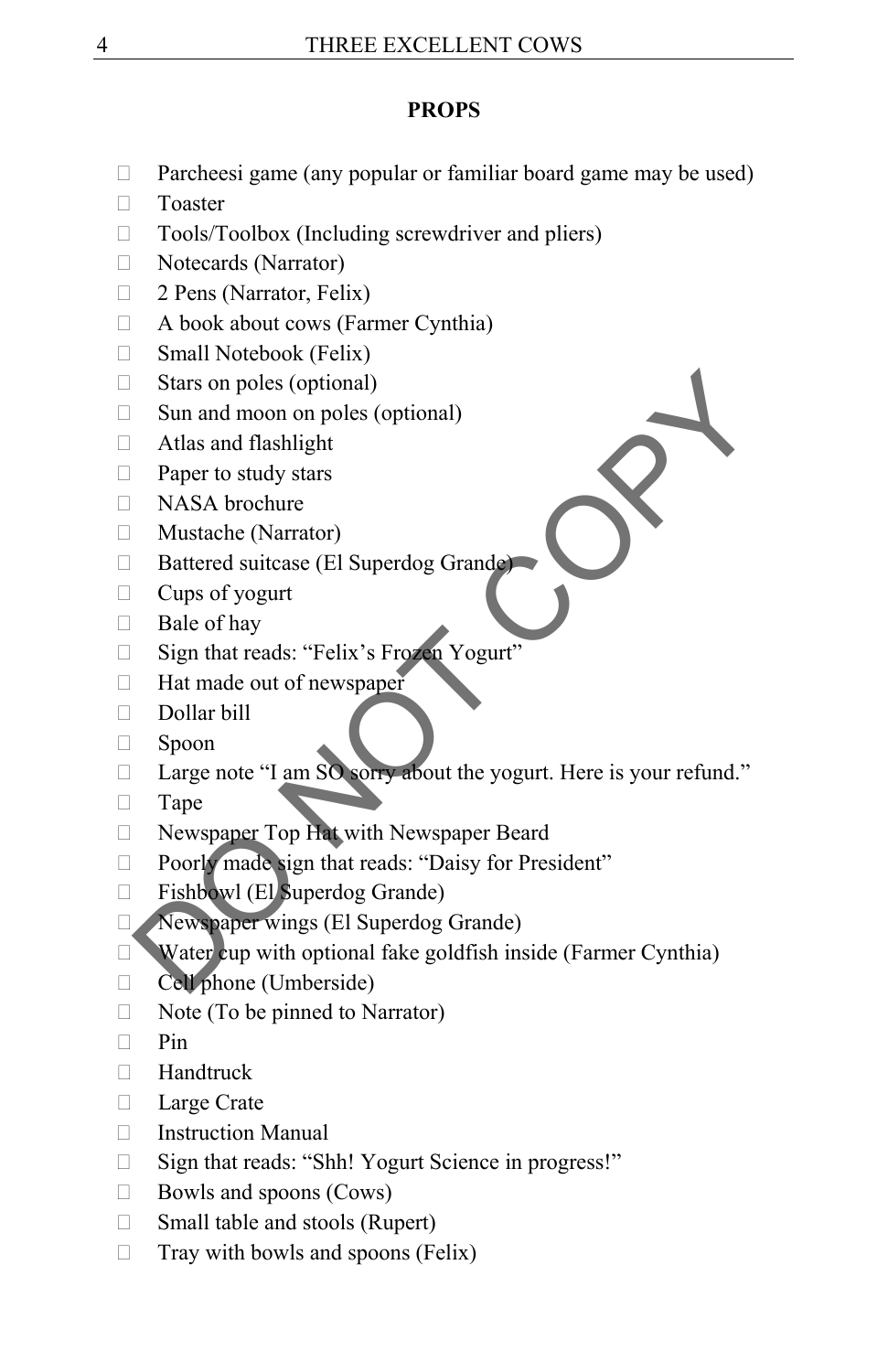- 2 Clipboards (Daisy and Rupert) (Optional: 4+ clipboards for Farmhands)
- $\Box$  4 Cups
- $\Box$  Small farmstand and farm hats (Felix and Rupert)
- $\Box$  Sign that reads: "Felix's Frozen Yogurt"
- □ Fliers for Felix's Frozen Yogurt
- $\Box$  Bag of broccoli (Rupert)
- Money
- Podium
- □ "Crumpley for Mayor" banner or sign
- □ Fliers "Crumpley for Mayor!"
- $\Box$  Letter (Rupert)
- $\Box$  Trophy (Felix)
- Button "Daisy in 20\_\_" [Insert current year] (Daisy)
- □ Optional: Files (Farmhands)

### **PRODUCTION HISTORY**

*Three Excellent Cows* had its world premiere at the University of Wisconsin-Whitewater Department of Theatre and Dance (WI). "Crumpley for Mayor" banner or sign<br>
Fliers "Crumpley for Mayor"<br>
Letter (Rupert)<br>
Trophy (Felix)<br>
Button "Daisy in 20<sub>\_\_</sub>" [Insert current year]<br>
Optional: Files (Farmhands)<br> **PRODUCTION HISTORY**<br> **PRODUCTION HISTORY**<br> **P** 



*With a big thank you to Dwayne and Talleri and all at WriteNow! where it was workshopped April 2015*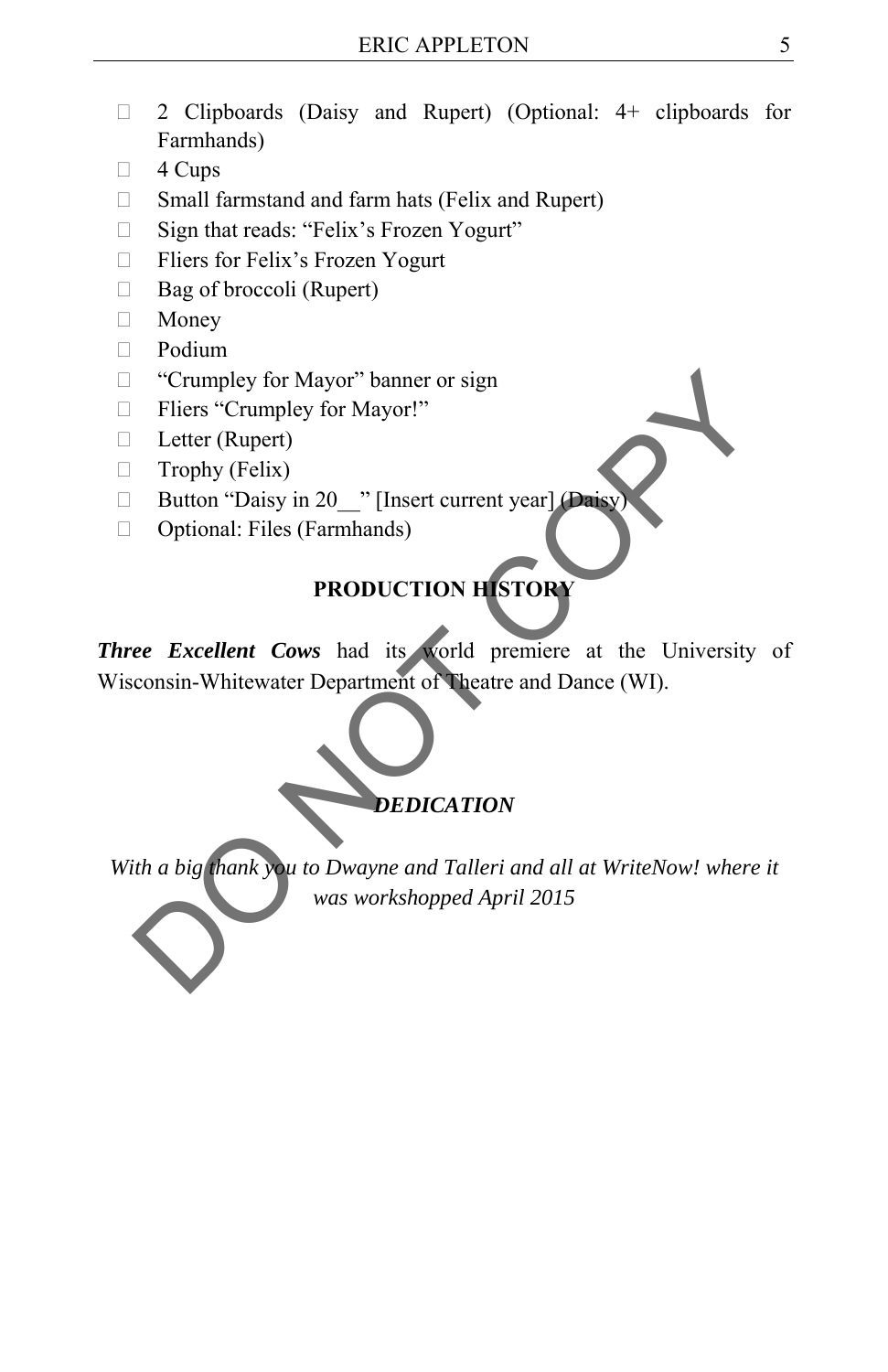*SETTING: A square of grass, a square of barn floor. A section of sturdy fencing stands by the grass. The fence must be long enough to fit three cows and a chicken. A Parcheesi game is laid out in the barn.* 

*AT RISE: Three COWS sit on the grass. They are taking apart a toaster with a screwdriver and pliers. NARRATOR enters with notecards and addresses the audience* 

**NARRATOR:** Rupert, Felix, and Daisy were cows.

**RUPERT:** Ahem. Felix and I are bulls, not cows. Cows are girls.

**DAISY:** Actually, young girl cows are called heifers. Technically, we're all yearlings since we're too old to be calves.

**NARRATOR:** Sorry – this is my first time on a farm. *(Makes a note on a notecard.)* Bulls, not cows. Heifers. Yearlings. Calves. So much to learn.

**DAISY:** All together, we're also cattle.

**FELIX:** You can be cattle if you want. I'm sticking with bull.

**RUPERT:** Cattle sounds like we live on a ranch. We live on a farm.

**DAISY:** I looked it up. We're cattle.

**FELIX:** That does not make me happy.

**DAISY:** It's a fact. Facts don't necessarily make you happy.

**NARRATOR:** Guys, we do need to get the story rolling––

**RUPERT:** I'm just not a cow. She's a cow.

**FELIX:** How would you like it if someone called you cattle?

*FARMER CYNTHIA peeks out onto the stage. She has a book about cows. Gestures to the NARRATOR. The NARRATOR goes over and takes the offered book. FARMER CYNTHIA exits.*  RRATOR: Rupert, Felix, and Daisy were cows.<br>
PERT: Ahem. Felix and I are bulls, not cows. Cows are girls.<br>
ISY: Actually, young girl cows are called heirs. Technically<br>
we're all yearlings since we're too old to be calves.

**NARRATOR:** Oh – thank you. It says here that in colloquial usage— **FELIX:** What does colloquial mean?

**NARRATOR:** Everyday. Ordinary. What you and I would say if we were just talking normally. In everyday, ordinary, you and me talking, 'cow' is okay. Says right here. It sounds better too. Three Excellent Cattle? Two Excellent Bulls and One Excellent Heifer? **RUPERT:** We're excellent?

**NARRATOR:** That's the title of the play.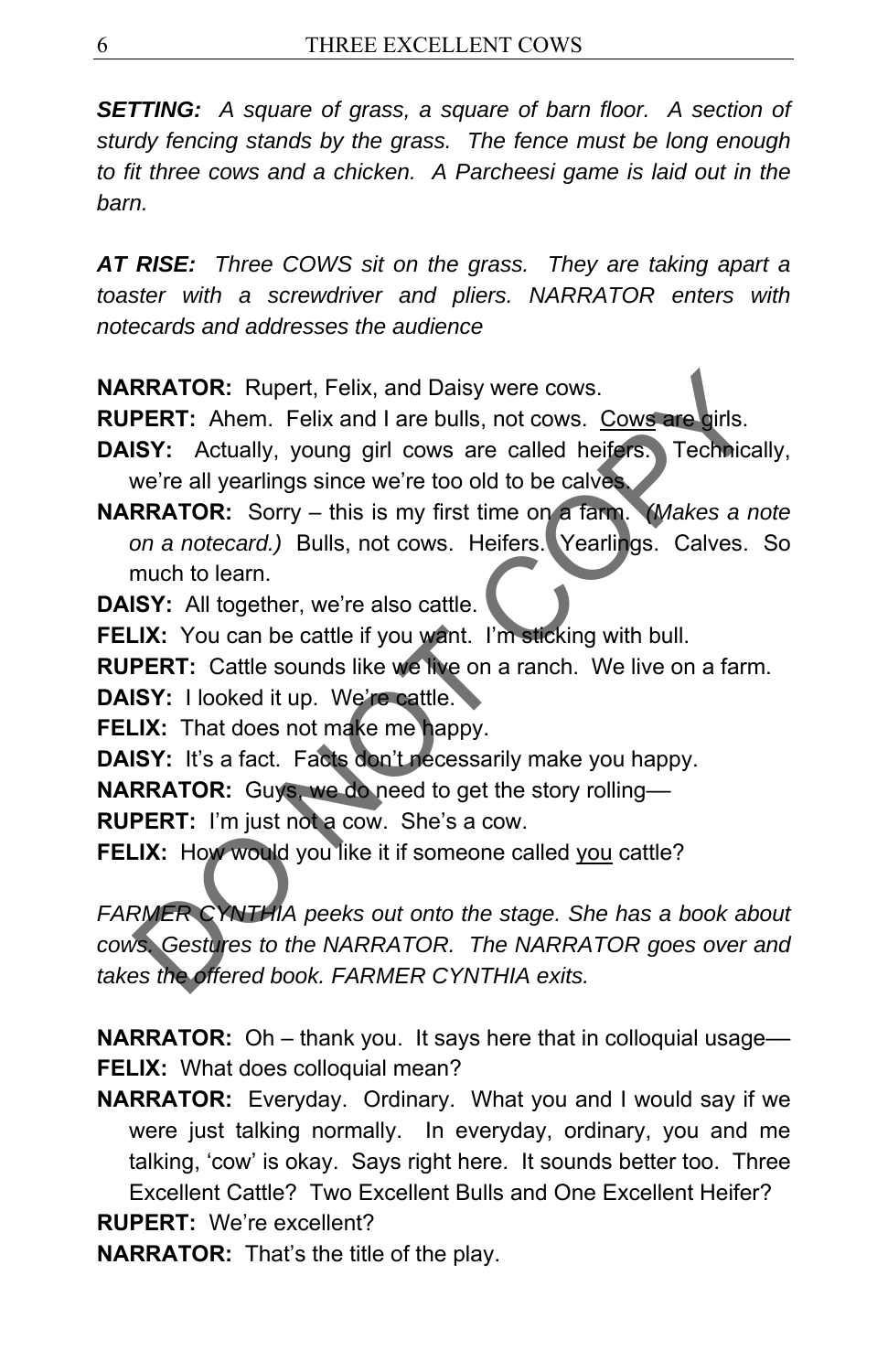- **DAISY:** Maybe we should let her get on with it so we can get on to being excellent.
- **NARRATOR:** Thank you. Ahem. *(Looks at notecard; restarts.)* Rupert, Felix, and Daisy were cows. Rupert wanted to be an astronaut.
- **RUPERT:** I will be the first bull on the moon.

**NARRATOR:** Felix wanted to open a frozen yogurt stand.

**FELIX:** Healthy treats are an important part of a well-balanced diet.

**NARRATOR:** Daisy hoped to be President.

- **DAISY:** There's a lot to be done, and I'm just the cow to do it!
- **NARRATOR:** But they were cows. Every morning, Farmer Cynthia reminded them of this fact.
- **FARMER CYNTHIA:** *(Enters.)* My toaster! What have you done to my toaster! ISY: There's a lot to be done, and I'm just the cow to do it!<br>
RRATOR: But – they were cows. Every morning, Farmer Cynthia<br>
reminded them of this fact.<br>
RMER CYNTHIA: (*Enters.*) My toaster! What have you done to<br>
my toast

**RUPERT:** *(Proudly.)* We've taken it apart.

- **FARMER CYNTHIA:** Why would you do that? How will I toast things?
- **RUPERT:** Never fear. We'll put it back together after we figure out how it works.

**FARMER CYNTHIA:** What kind of cow takes apart a toaster?

**FELIX:** Curious cows.

- **DAISY:** Intelligent cows.
- **RUPERT:** Fearless cows.
- **FELIX**, **DAISY and RUPERT:** Us!
- **FARMER CYNTHIA:** Give me my toaster.

**RUPERT:** Don't you want us to put it back together?

**FARMER CYNTHIA:** I want you to have not taken it apart! What if the other farmers see you?

**DAISY:** We can't go back in time and not take it apart.

**RUPERT:** Unless… we use the bits to build a time machine!

- **FELIX:** But then we won't be able to put the bits back together as a toaster because they'd be part of the time machine.
- **DAISY:** And if we took the time machine apart to rebuild the toaster, we'd be stranded in the past.
- **RUPERT:** But if we just went far enough back to tell ourselves to NOT take apart the toaster, we'd have both the toaster AND the time machine!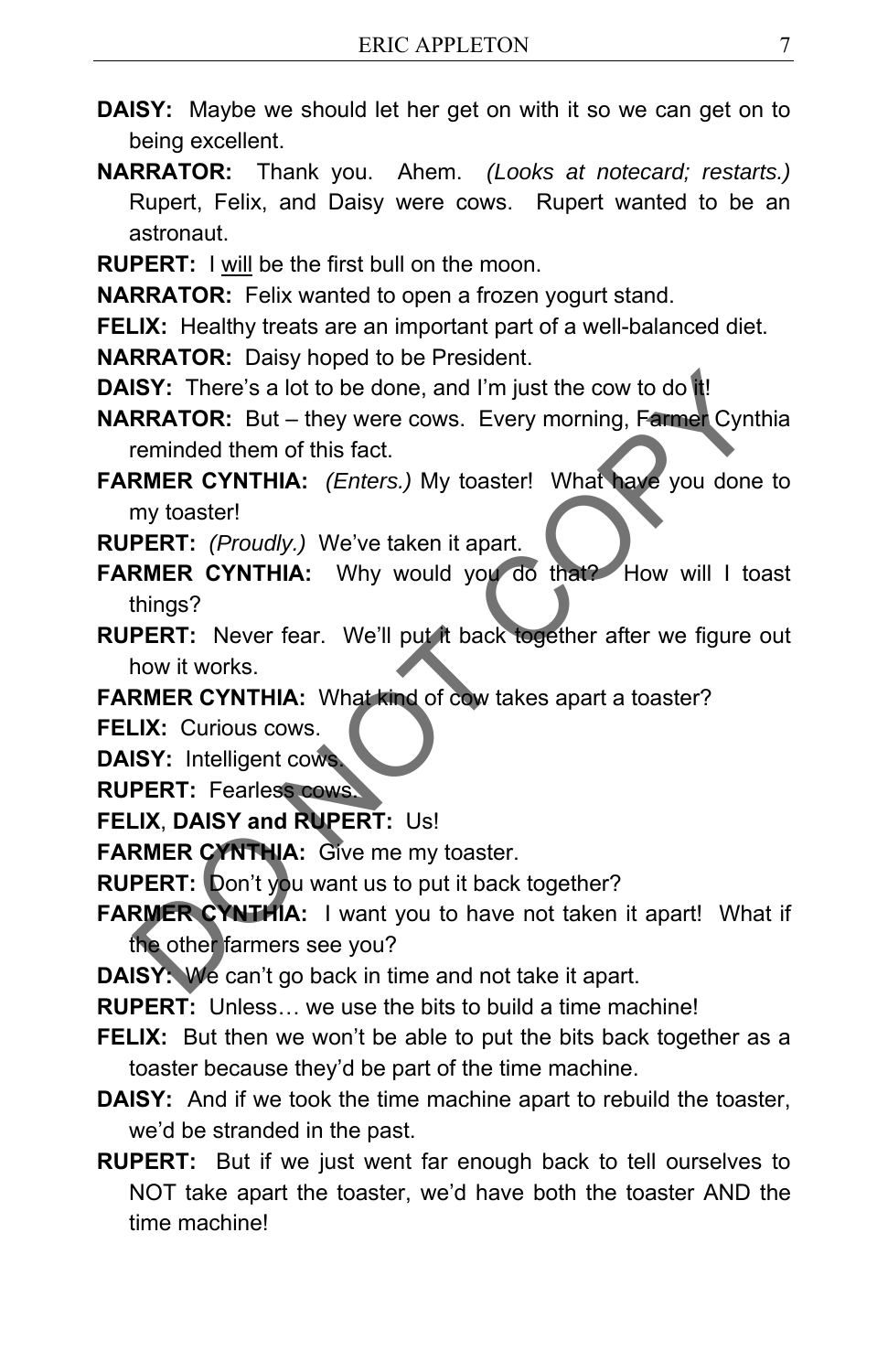- **FELIX:** But if we tell ourselves not to take apart the toaster, why did we go back in time in the first place?
- **FARMER CYNTHIA:** Arrgh! Just give me my bits! Why can't you act like normal cows? Give me my screwdriver! Give me my pliers! All of you, back in the barn! It's time to go to sleep. And for once, sleep like cows!

*The COWS file past into the barn.* 

- **FARMER CYNTHIA:** And no Parcheesi! Cows do not play Parcheesi! *(Exits with her toaster bits, tools, and the Parcheesi set.)* RIMER CYNTHIA: And no Parcheesi! Cows do not plate<br>
Parcheesi! (Exits with her toaster bits, tools, and the Parchees<br>
set.)<br>
SY: (Shaking her head.) She must have had a problem with<br>
time-traveling cow.<br>
LX: (Taking out a
- **DAISY:** *(Shaking her head.)* She must have had a problem with a time-traveling cow.
- **FELIX:** *(Taking out a small notebook and making a note.)* I wonder if toast would be a good flavor for yogurt.
- **UMBERSIDE:** *(Enters.)* Just goes to show, don't it.
- **FELIX:** Show what, Umberside?

**UMBERSIDE:** That cows should act like cows.

- **DAISY:** It shows nothing of the sort.
- **UMBERSIDE:** *(Snorts.)* Is Farmer Cynthia upset with you?

**RUPERT:** Yes. Yes, she is.

- **UMBERSIDE:** I rest my case. Be what you are and no more. It works for me.
- **DAISY:** But you're a donkey.

**UMBERSIDE:** I am a total donkey, and very happy to be one.

**FELIX:** What exactly do total donkeys do?

**UMBERSIDE:** Donkey stuff. Sometimes secret donkey stuff.

**RUPERT:** But I want to be an astronaut.

- **FELIX:** And I want to open a frozen yogurt stand. It will be called Felix's Frozen Yogurt.
- **DAISY:** I hope to be President one day. And not secret President, either.
- **UMBERSIDE:** *(Snorts.)* Concentrate on being the best cows you can be. That's the only way to be as happy as I am.

**FELIX:** Just how happy are you?

- **UMBERSIDE:** As happy as a donkey should be, and no more.
- **DAISY:** If I tickled you, you wouldn't get happier?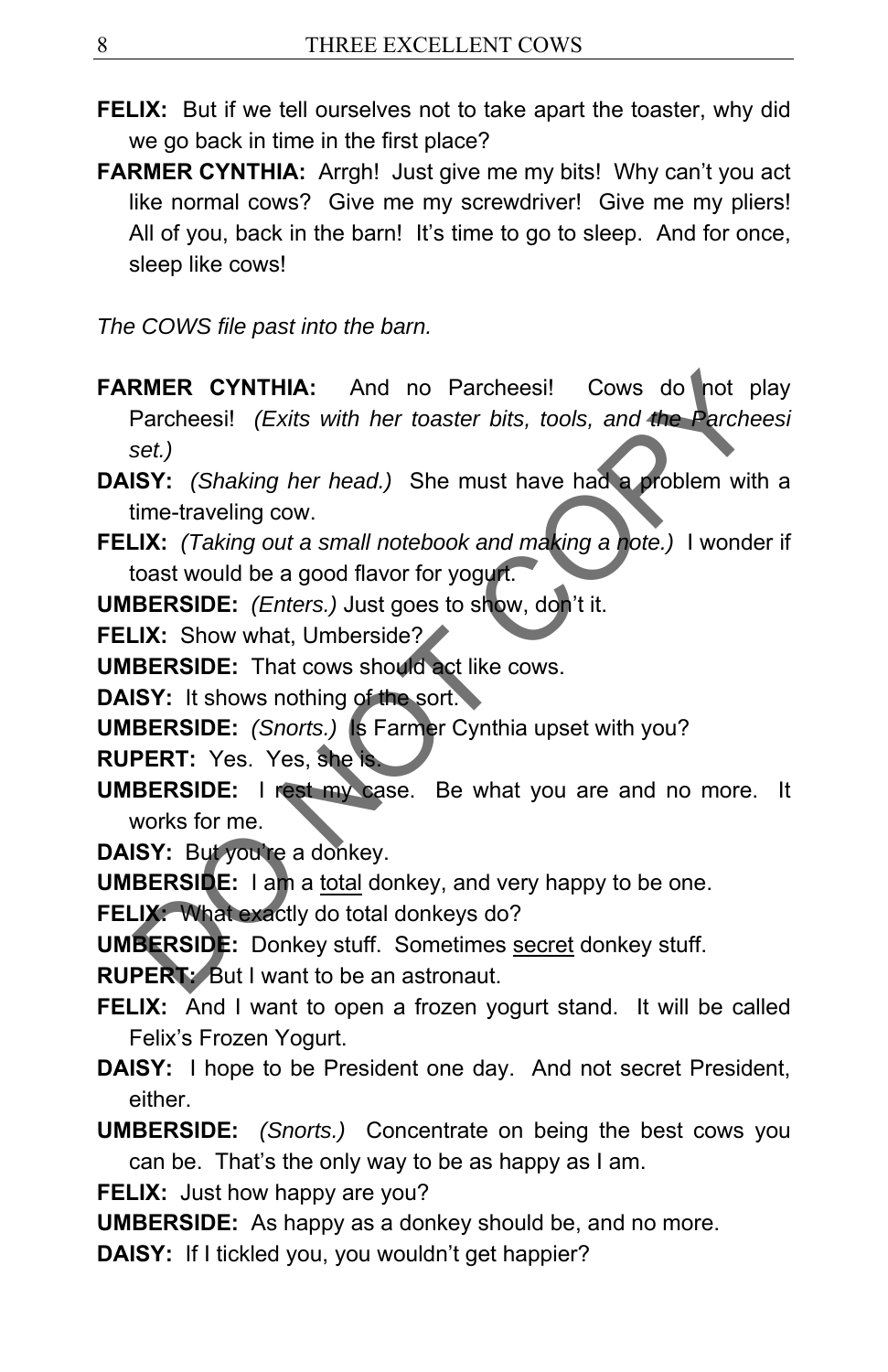**UMBERSIDE:** Uncontrollable giggling is not the same as happiness.

**FELIX:** If we gave you a present?

**UMBERSIDE:** Presents are nice, but they don't make you any more you than you already are.

**RUPERT:** And you're already a total donkey.

**UMBERSIDE:** If you really applied yourself and worked hard at being total cows, I'm sure you'll find you won't want to play Parcheesi, or take apart toasters. *(Exits.)* 

**FELIX:** Hm.

**RUPERT:** Hm.

**DAISY:** Hmmmmm.

*The NARRATOR enters. The COWS cross to the grassy square and the NARRATOR consults a notecard.* 

**NARRATOR:** The next day, when they went out to the field, the three cows didn't play games. They didn't build anything. They didn't take anything apart. They did cow things. They mooed as hard as they could. PERT: Hm.<br>
ISY: Hmmmmm.<br>
ISY: Hmmmmm.<br>
NARRATOR enters. The COWS cross to the grassy square and<br>
NARRATOR: The next day, when they went out to the field, the three<br>
cows didn't play games. They didn't build anything. They

*The COWS moo with great vigo* 

**NARRATOR:** They chewed cud.

*The COWS chew loudly and aggressively.* 

**NARRATOR:** They stood around looking thoughtful.

*The COWS all stare really hard at various things, including audience members. As they stare, trying to keep straight faces, DAISY giggles, tries to hold it in. They take turns snorting, holding in their giggles, until they just can't keep it in anymore.* 

**FELIX:** Do you feel like a total cow yet?

**RUPERT:** I feel like a total donkey.

**DAISY:** How can we act more like cows when we're already cows? **RUPERT:** You're right! Everything we do is automatically already what a cow would do.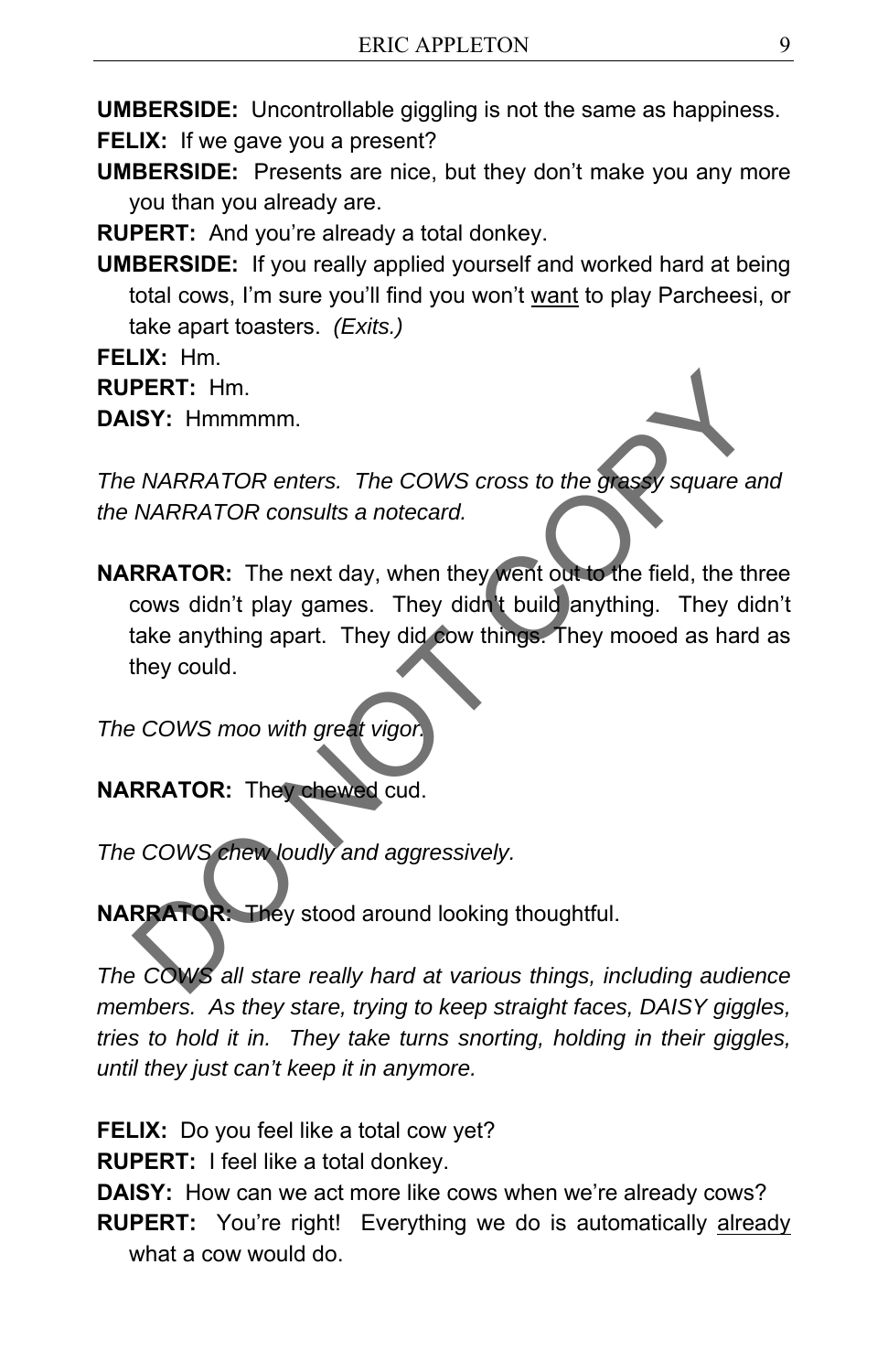**FELIX:** Wow. I never thought of it that way.

- **DAISY:** Besides, how will mooing, chewing, and staring help change the world for the better?
- FELIX: It certainly won't help me create new frozen yogurt flavors.

**RUPERT:** And I won't get to the moon by just staring at things.

**DAISY:** I say we try to be the cows we want to become, not the cows a donkey thinks we should be. Even if he is a total donkey.

**RUPERT:** Especially if he's a total donkey.

**FELIX:** What about Farmer Cynthia? She'll be disappointed.

**DAISY:** *(Shakes her head.)* We'll have to help her learn that not all cows are the same.

**RUPERT:** How do we become who we want to be if Farmer Cynthia keeps taking our stuff away?

**FELIX:** And telling us we're just cows.

**RUPERT:** And telling us that cows do boring things.

**FELIX:** It's very demoralizing.

- **DAISY:** We are curious, intelligent, fearless cows. We'll just have to find a way.
- **FELIX:** *(Pulling out his notebook.)* Hmm. Cud flavor…

*MISS BIGGLESBY enters and sits on the fence. If there are FARMHANDS, perhaps they can stand nearby with stars on poles.* 

**NARRATOR:** A few nights later, after Farmer Cynthia took away their knitting needles and yarn and yelled at them for tinkering with the tractor in broad daylight right where everyone could see them, they noticed Miss Bigglesby gazing longingly at the stars in the night sky. **ISY:** (Shakes her head.) We'll have to help her learn that not a<br>cows are the same.<br> **PERT:** How do we become who we want to be **if Farmer cynthic**<br> **RERT:** How do we become who we want to be **if Farmer cynthic**<br> **LK:** It

*The COWS watch MISS BIGGLESBY for a moment.* 

**RUPERT:** Which star are you looking at, Miss Bigglesby? **MISS BIGGLESBY:** I'm not looking at stars.

**RUPERT:** Sure you are. *(He follows her line of sight and points.)* Oh, you're not.

**FELIX:** She's not?

**RUPERT:** No, it's a planet.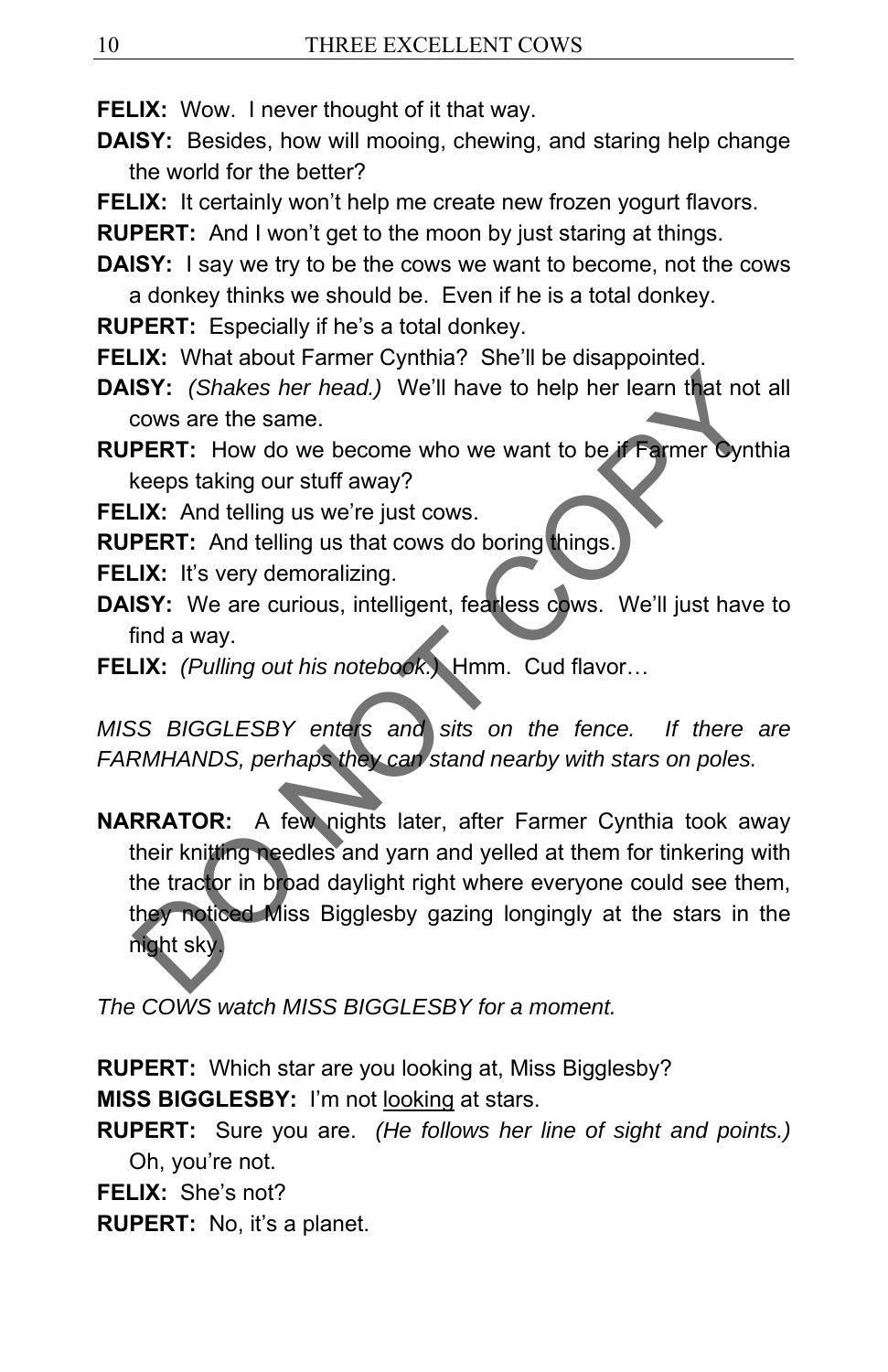**MISS BIGGLESBY:** I'm not looking at planets, either. I'm waiting. There's a big difference.

*The COWS wait for a moment.* 

**RUPERT:** What are you waiting for?

**MISS BIGGLESBY:** My fairy godchicken.

**DAISY:** Your fairy godchicken?

**MISS BIGGLESBY:** Someday my fairy godchicken will show up and turn me into a bee-ooo-tiful chicken princess.

**DAISY:** We live in a country with a President, not kings and queens and princesses. You should wish to become a Senator, or even a member of Congress. They're called Representatives. turn me into a bee-ooo-tiful chicken princess.<br> **SSY:** We live in a country with a President, not kings and queen:<br>
and princesses. You should wish to become a Senator, or even a<br>
member of Congress. They're called Represe

**MISS BIGGLESBY:** Senators don't wear tiaras. Or live in castles. That sparkle. I'll bet you that Representatives don't sparkle, either.

**DAISY:** Of course, being President would be much better.

**MISS BIGGLESBY:** I have yet to see a President that sparkles. Even on TV.

**DAISY:** There's more to life than sparkles. Working on foreign policy, for instance.

**MISS BIGGLESBY:** A princess's job is to sparkle. She leaves all that boring stuff to her Grand Vizier.

**FELIX:** What's a Grand Vizier?

**MISS BIGGLESBY:** He's a Vizier. Who's Grand. It's his job. Watch a princess movie!

*Awkward moment.* 

**FELIX:** How does this wishing business work, Miss Bigglesby? **MISS BIGGLESBY:** You sit, and you stare longingly at the stars.

**RUPERT:** AH-HA! You were looking at stars! Or planets. But not asteroids. You can't really see asteroids because they're so small.

**MISS BIGGLESBY:** Then you wish really really hard. Eventually your fairy godchicken shows up and grants your wish.

**FELIX:** But they're just stars.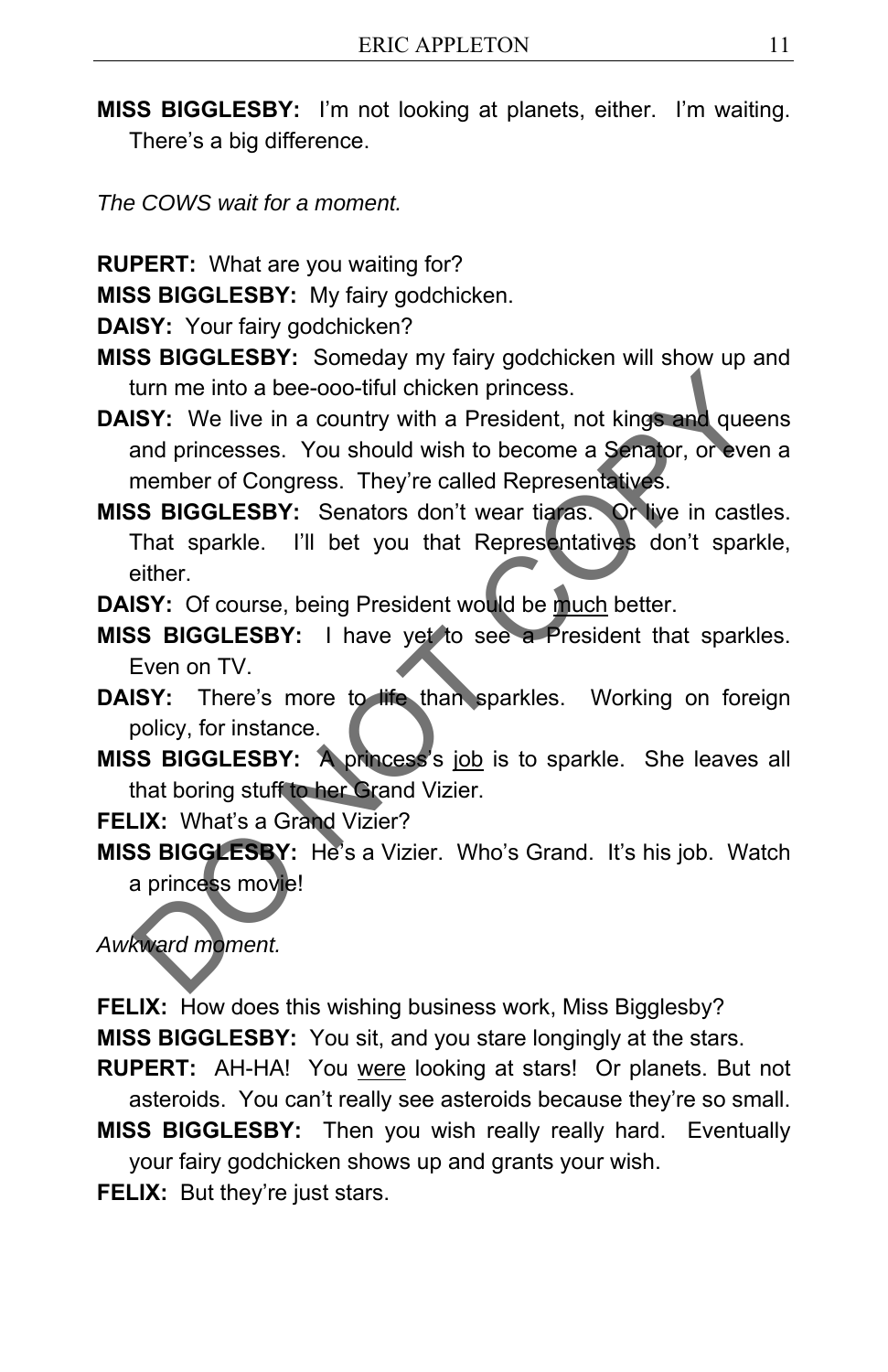- **RUPERT:** And they're very far away. It would take four years for your wish to get to Alpha Centauri. Assuming wishes travel at the speed of light.
- **MISS BIGGLESBY:** It's how it's done.
- **FELIX:** I'm not sure about this.
- **RUPERT:** We should do this for science. Are you going to try, Daisy?
- **DAISY:** Only if sparkles are optional.

*MISS BIGGLESBY harrumphs and turns away to stare at the stars some more. The COWS look at each other and one-by-one climb up onto the fence to sit beside MISS BIGGLESBY and stare longingly at the stars.* 

**NARRATOR:** *(Quickly consulting a notecard.)* Felix, Daisy, and Rupert sat on the fence next to Miss Bigglesby and stared at the stars. And planets. They wished really really hard that their fairy godcows would arrive and turn them into an astronaut, a frozen yogurt stand owner, and the President – SS BIGGLESBY harrumphs and turns away to stare at the stare<br>of the fence of the COWS look at each other and one-by-one climb up<br>o the fence to sit beside MISS BIGGLESBY and stare longingly a<br>stars.<br> **RRATOR:** (Quickly cons

**DAISY:** Mayor. I should work my way up to President.

**NARRATOR:** Mayor. Yes. Night went by. Day went by. Another night. *(Looks at his notecard, realizes there's nothing else to say.)*

*If there are FARMHANDS, perhaps they can alternate sun and moon on sticks. UMBERSIDE leads FARMER CYNTHIA onstage to look at the cows. She is in a bathrobe and fuzzy slippers.* 

- **FARMER CYNTHIA:** Waking me up in the middle of the night is a very un-donkey-like thing to do, you know that, don't you?
- **UMBERSIDE:** Not as un-cow-like as sitting on a fence with a chicken. And staring at the stars.
- **FARMER CYNTHIA:** At least they're not taking apart my tractor in broad daylight.
- **UMBERSIDE:** Do other cows sit on fences?
- **FARMER CYNTHIA:** Do other donkeys tattle on their barn-mates at two in the morning?
- **UMBERSIDE:** It's what total donkeys do. I can't help who I am.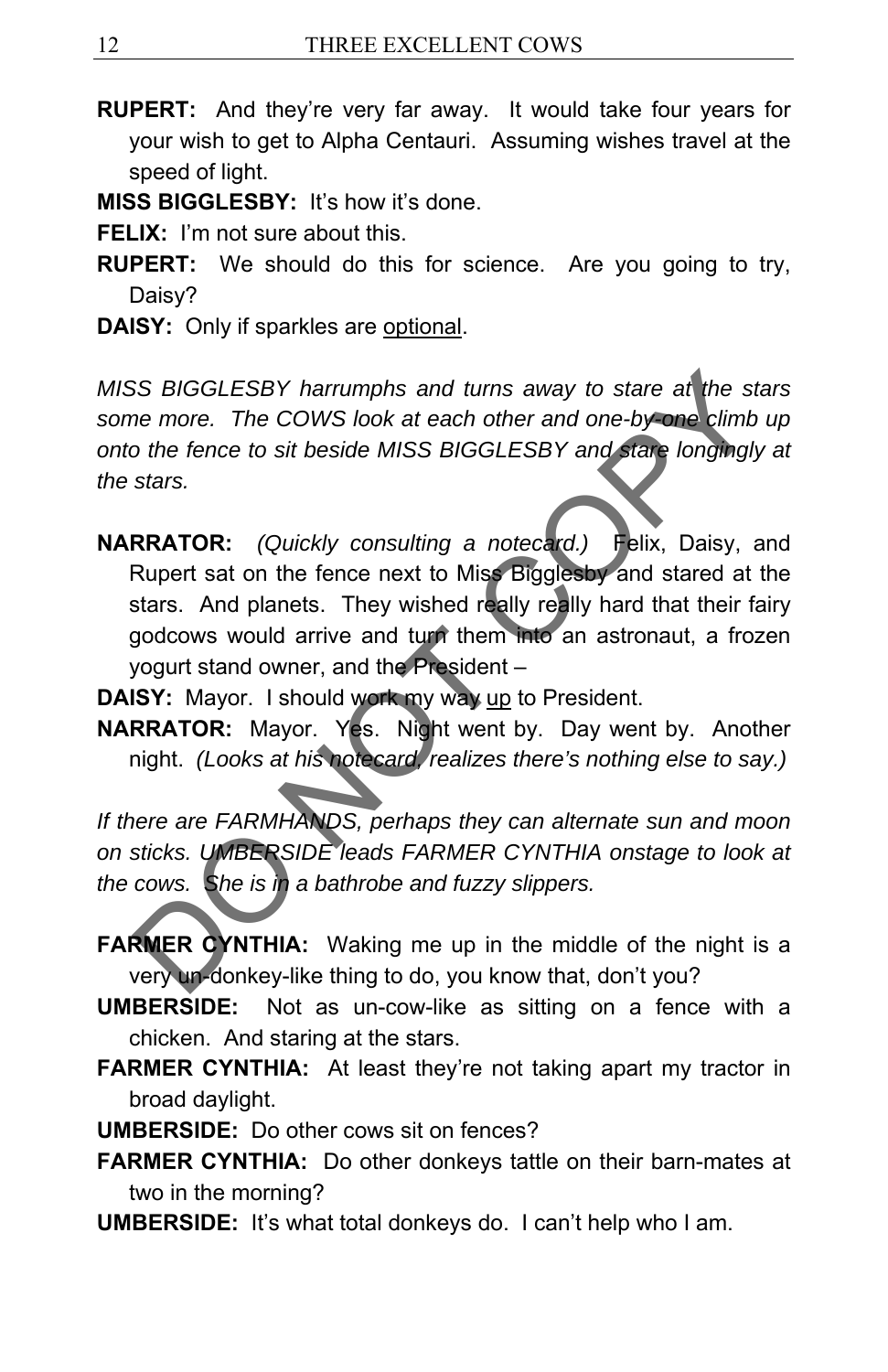**FARMER CYNTHIA:** Maybe a LESS than total donkey would decide NOT to wake me up in the middle of the night to show me cows that are doing the LEAST embarrassing thing they've done in months. Good night, Umberside.

**UMBERSIDE:** Harrumph. *(Exits.)* 

**FARMER CYNTHIA:** *(Regards the cows.)* Well, at least they're not breaking anything. *(Exits, shaking her head.)*

**NARRATOR:** Another night went by. Another day went by.

- **DAISY:** This is boring.
- **MISS BIGGLESBY:** Shhh!
- **FELIX:** We could be climbing trees.

**MISS BIGGLESBY:** Shhh!

- **RUPERT:** Or figuring out how the windmill works.
- **MISS BIGGLESBY:** They can hear you!
- **DAISY:** Or studying geography. You need to know geography if you're going to be President one day.
- **MISS BIGGLESBY:** Then go! Go! Your fairy godchickens will never show up because you don't want to wish hard enough! I'm going to go wish someplace without noisy, impatient cattle! SS BIGGLESBY: Shhh!<br>
J.X: We could be climbing trees.<br>
SS BIGGLESBY: Shhh!<br>
PERT: Or figuring out how the windmill works.<br>
SS BIGGLESBY: They can hear you!<br>
ISY: Or studying geography. You need to know geography is<br>
SS BIG

*The COWS get off the fence. MISS BIGGLESBY exits.* 

- **RUPERT:** Somehow, I think there's an efficient way to get what you want than just wishing for it.
- FELIX: All that wishing, and nothing at all happened.
- **RUPERT:** Four years to the nearest star.
- **DAISY:** When Farmer Cynthia needs things, like a new toaster, she doesn't just wish for one to appear.
- **RUPERT:** No, she takes the money she earns from her vegetable stand and goes to the store and buys one. I've seen her do it.
- **DAISY:** If she sat on a fence just wishing for a new toaster, I think she'd still be eating untoasted toast. Let's go study some geography.

*The NARRATOR hands DAISY an atlas and flashlights, as it is the middle of the night.*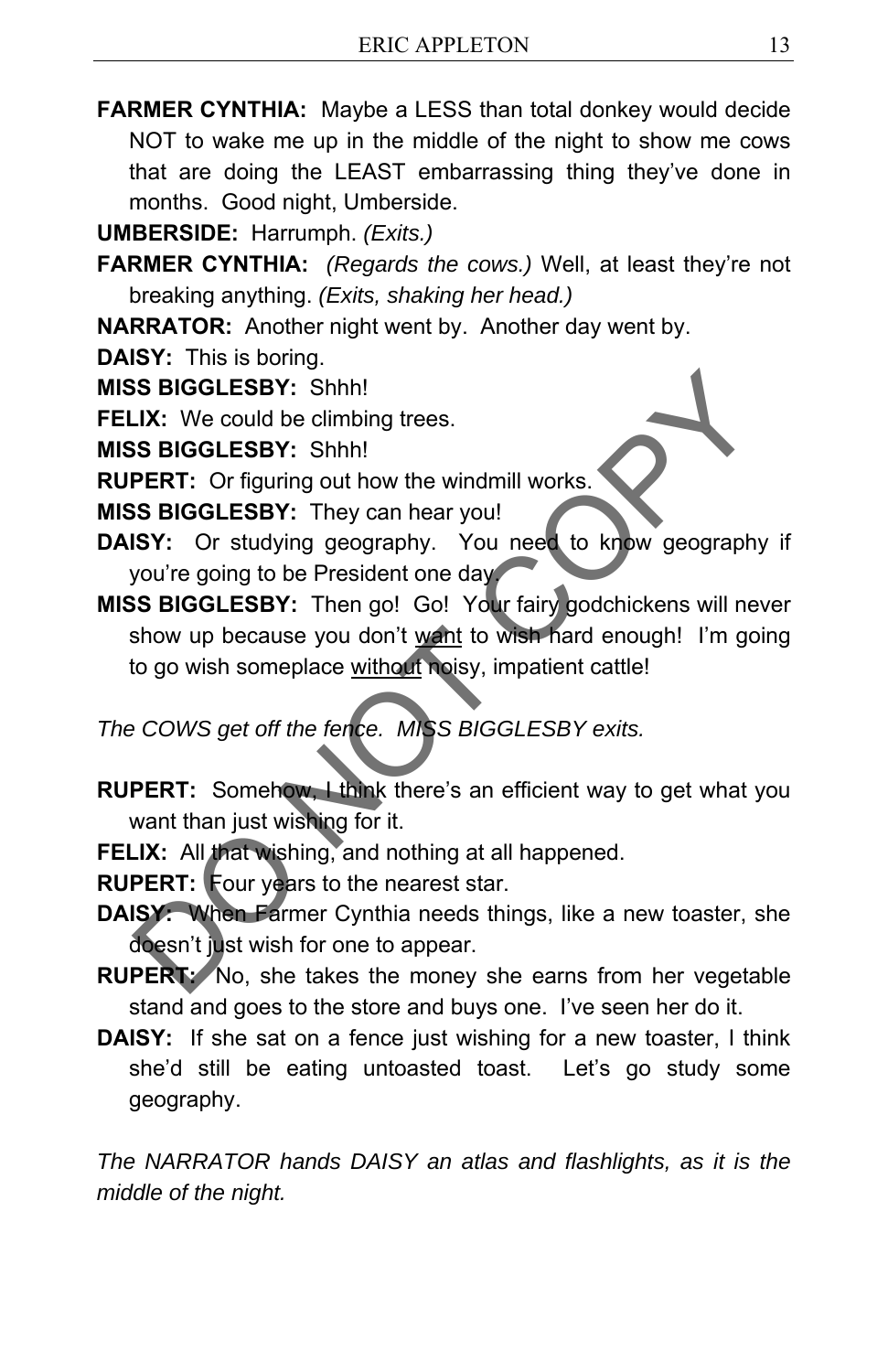**NARRATOR:** So Daisy, Felix, and Rupert went out into the field and studied geography. They didn't stop until they knew the capitals of Wisconsin, New Jersey, and Hawaii.

*The COWS study geography by flashlight in the field.* 

- **DAISY:** I think Madison, Wisconsin will be an excellent place to begin my Presidential campaign.
- **RUPERT:** I never knew the capital of New Jersey was Trenton. I can't wait to see it from space. Trenton is 932 miles from Madison. can't wait to see it from space. Trenton is 932 miles from<br>Madison.<br>
LX: Honolulu will be an excellent place for a frozen yogurt stand<br>
People in the tropics always need cold desserts.<br>
DERT: And Honolulu is 7,928 kilomete
- FELIX: Honolulu will be an excellent place for a frozen yogurt stand. People in the tropics always need cold desserts.

**RUPERT:** And Honolulu is 7,928 kilometers from Trenton.

**FELIX:** How far away did you say Alpha Centauri was?

- **RUPERT:** Four light years. And light travels 186,000 miles a second. And there are 3,557,600 seconds in a year.
- **DAISY:** That's a long way away.
- **FELIX:** What's that star called?

**RUPERT:** That is Arcturus.

**DAISY:** And that one?

**RUPERT:** Spica.

**FELIX:** And that one?

- **RUPERT:** Vega. *(Pulls out a sheaf of paper.)* Would you like to help me study my stars?
- **FELIX:** I thought you knew them all.
- **RUPERT:** Not yet! If I want to go to Space Camp, I need to know them all.

**DAISY:** *(Looking up.)* That's a lot of stars.

**FELIX:** Space Camp?

**RUPERT:** NASA – the National Aeronautics and Space Administration – they have a camp for people who want to become astronauts. I have a brochure.

*Hands FELIX a brochure.* 

**FELIX:** That's a nice brochure. **DAISY:** Ooo. May I see it?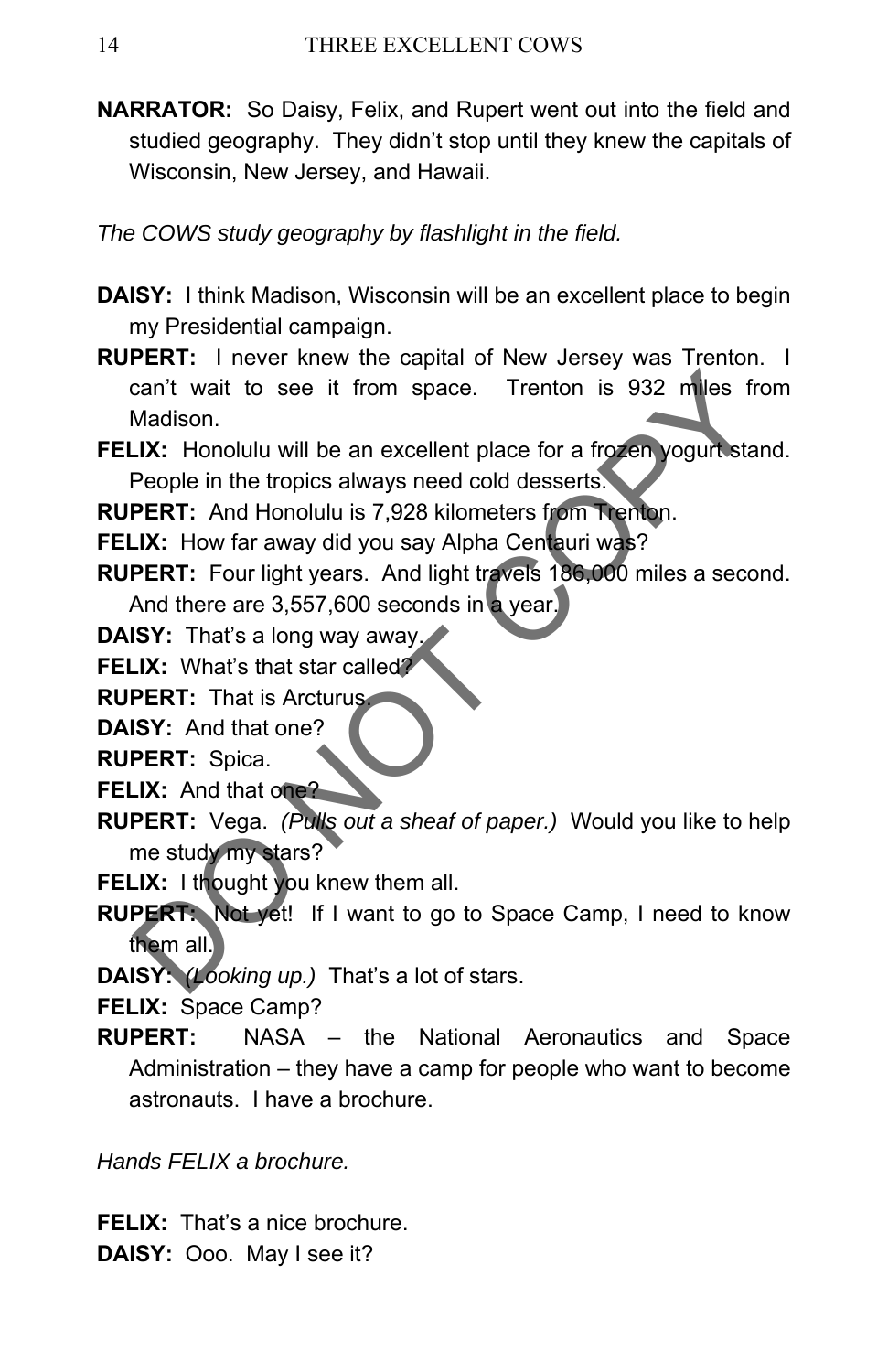**RUPERT:** Of course, it also costs money.

**DAISY:** But we don't have any money.

- **RUPERT:** I haven't figured part that out yet. Stars first, and then something.
- **NARRATOR:** *(Enters.)* So Daisy and Felix helped Rupert learn his stars. They learned Altair, and Polaris-

**RUPERT:**  $-$ that's the North Star-

**NARRATOR:** ––and Deneb and Fomalhaut. They stayed up much, much later than they should have, but then, stars are only out at night.

*Yawning, RUPERT and FELIX exit. DAISY looks at the brochure.* 

**DAISY:** Ms. Narrator, would you do me a small favor? **NARRATOR:** Of course, Daisy. What is it?

*DAISY hands NARRATOR the brochure.*

**DAISY:** Would you leave this someplace where Farmer Cynthia might – accidentally find it?

**NARRATOR:** You can count on me.

**DAISY:** Thank you. Good night.

*DAISY exits. NARRATOR looks at the brochure.* 

**NARRATOR:** Wow. That is a nice brochure. Space Camp. Who knew? One morning, a few days later, a dog showed up. ming, RUPERT and FELIX exit. DAISY looks at the brochule.<br>
ISY: Ms. Narrator, would you do me a small raver?<br>
RRATOR: Of course, Daisy. What is it?<br>
ISY hands NARRATOR the brochure<br>
ISY: Would you leave this comeplace wher

*EL SUPERDOG GRANDE enters. He has a battered suitcase and a cape made out of newspapers. He wanders around the yard and the barn, barking.* 

**EL SUPERDOG GRANDE:** Hello! Hello! Hello! Hi! Hello!

*DAISY enters, rubbing her eyes.*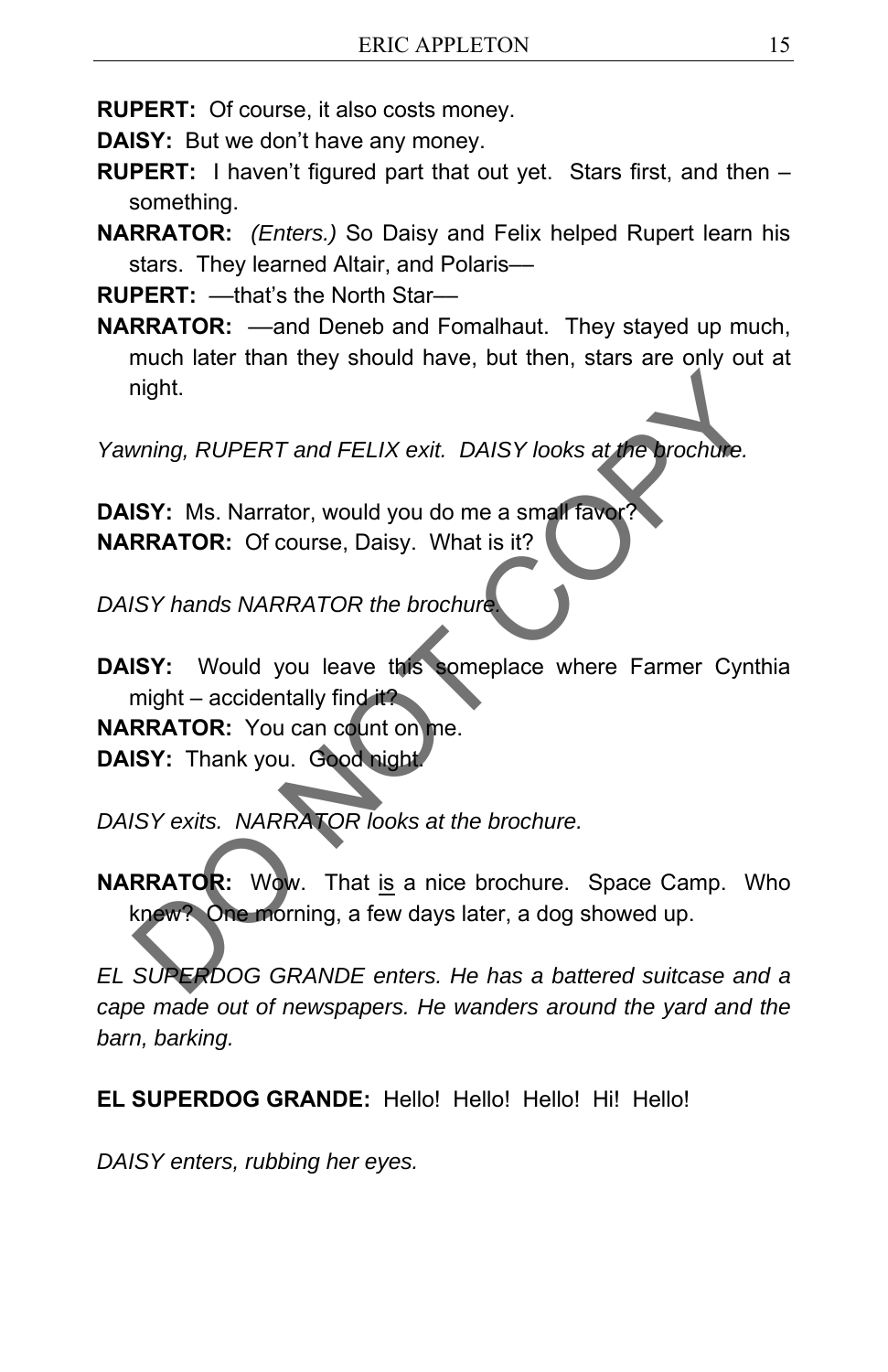- **NARRATOR:** The dog's barking woke Daisy up from a very nice dream in which she was explaining things to reporters at the White House. Which, of course, is where the President lives.
- **DAISY:** Who are you? Why are you barking in front of our barn so early in the morning?
- **EL SUPERDOG GRANDE:** *(Thumping his chest.)* Today, I am El Superdog Grande! I am pleased to make your acquaintance!
- **RUPERT:** *(Enters, rubbing his eyes.)* Who were you yesterday?
- **EL SUPERDOG GRANDE:** Ted! Yesterday, I was Ted! Pleased to meet you!
- **FELIX:** *(Enters, rubbing his eyes.)* Why aren't you who you were yesterday?
- **EL SUPERDOG GRANDE:** I do what I want, when I want, and how I want! Yesterday, I felt like Ted, so I was Ted! Today, I feel like El Superdog Grande, so I am! Nice to meet you!
- **DAISY:** It must be very confusing to your friends, if you keep changing your name like that.
- **EL SUPERDOG GRANDE:** I'm rarely in the same place twice. Which means I'm always meeting new people. Which means I'm new to everyone I meet! I used to be a supermodel dog! I appeared in three episodes of a very popular YouTube series! But one day I got tired of living the life of an internet star. I said to myself, Yuri – my name was Yuri that day – Yuri, I wonder where that car is going? So I chased that car! And when that car stopped, I said to myself, Marguerite, I wonder where that truck full of cantaloupes is going? So I hopped into the back of the truck! If I want to go someplace, I go there! If I want to do something, I do it! If I want to eat something, I eat it! What do you want to do? meet you!<br>
IX: (*Enters, rubbing his eyes.*) Why aren't you who you were<br>
yesterday?<br>
SUPERDOG GRANDE: I do what I want, when I want, and how<br>
want! Yesterday, I fet! like Ted, so I was Ted! Today, I fee! like E<br>
Superdog

**RUPERT:** I want to be an astronaut.

**FELIX:** I want to open a frozen yogurt stand. In Honolulu.

**DAISY:** And I hope to one day be President.

- **EL SUPERDOG GRANDE:** Then you should just go do it! I'll help you! First, a frozen yogurt stand! Do you have any frozen yogurt?
- **FELIX:** I think Farmer Cynthia has some plain old yogurt. I've seen her eating it.
- **EL SUPERDOG GRANDE:** What are we waiting for! That yogurt won't sell itself!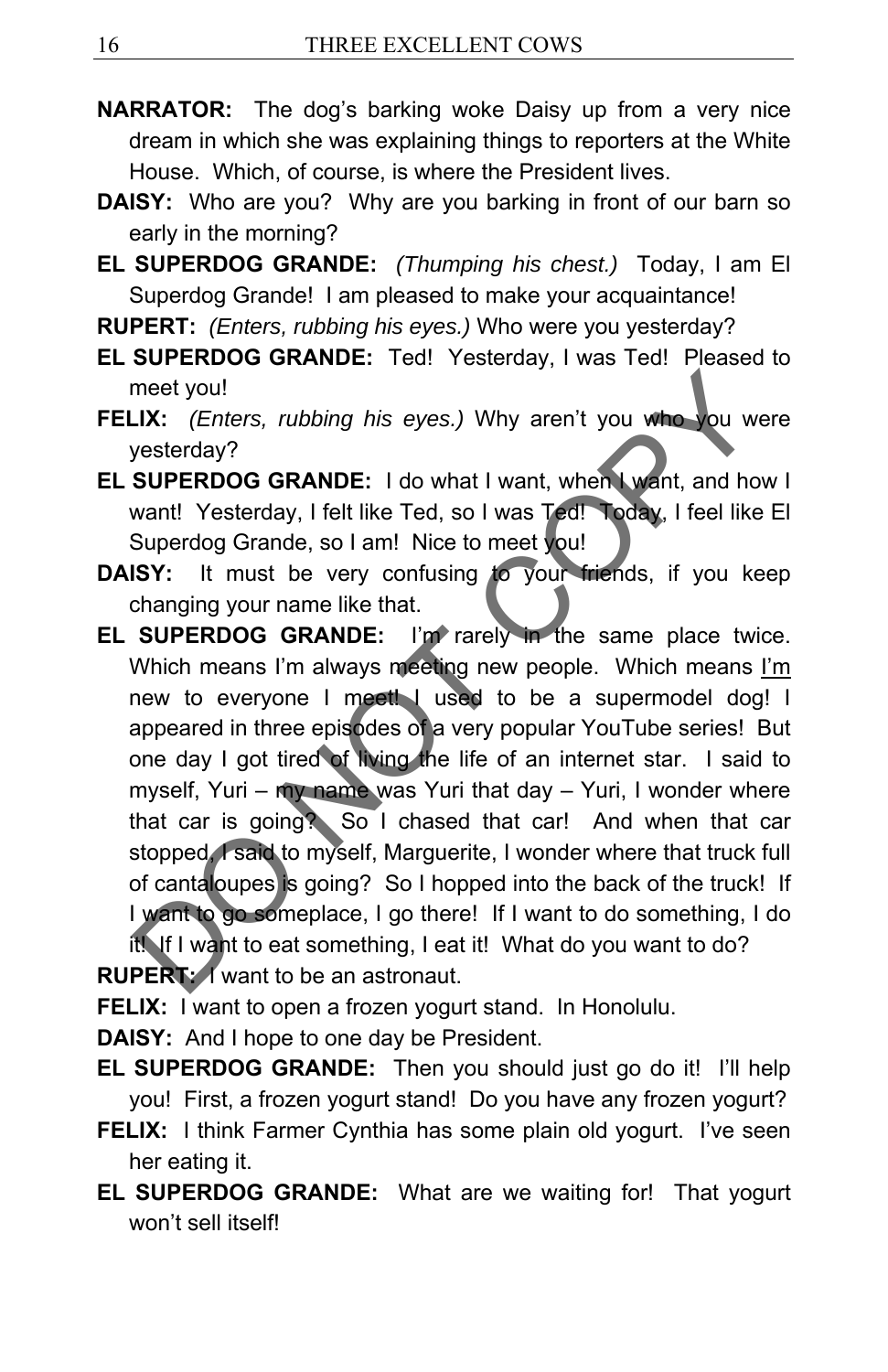*As the NARRATOR speaks, each character consults a notecard and then does the action described.*

- **NARRATOR:** So, El Superdog Grande helped Felix borrow all the yogurt from Farmer Cynthia's refrigerator. They put a hay bale next to the road and piled the cups of yogurt on it. Daisy made a sign––
- **DAISY:** It says: "Felix's Frozen Yogurt."
- **NARRATOR:** ––and El Superdog Grande made a hat out of newspaper and put it on Felix's head. It looked like a giant dish of frozen yogurt. At least, that's what he said it was supposed to be. And then Felix stood behind the hay bale, waiting for a customer.

**EL SUPERDOG GRANDE:** There! Wasn't that easy?

**FELIX:** But the yogurt's not frozen. And this hat is really – big.

**EL SUPERDOG GRANDE:** You have your own stand!

- **FELIX:** But the point of frozen yogurt is that it's frozen.
- **EL SUPERDOG GRANDE:** Stop with the buts! There are no buts in "You can do it!"

**FELIX:** But––

**EL SUPERDOG GRANDE:** Sell that yogurt! I believe in you! I believe – in you. If you want your dream you have to go out and bite it and wrestle it to the ground and then bury it so it doesn't run away! *(Turning to DAISY.)* So! Let's go make you President! newspaper and put it on Felix's head. It looked like a giant dish of frozen yogurt. At least, that's what he said it was supposed to be And then Felix stood behind the hay bale, waiting for a customer.<br>
SUPERDOG GRANDE: Th

*RUPERT, DAISY, and EL SUPERDOG GRANDE exit. FELIX stands awkwardly behind his hay bale wearing his very large hat.* 

**NARRATOR:** Felix stood at the side of the road with his cups of yogurt.

**FELIX:** Bite it. Wrestle it to the ground.

- **NARRATOR:** It was a hot, sunny day, and as Felix stood there, it got hotter and sunnier.
- **FELIX:** I want to do this. I want to sell frozen yogurt.

**NARRATOR:** The yogurt got hotter and sunnier.

- **FELIX:** I wonder if this is how other people sold their first frozen yogurt.
- **NARRATOR:** Felix began to worry, because it's not a very good thing for yogurt to be out in the hot sun all afternoon.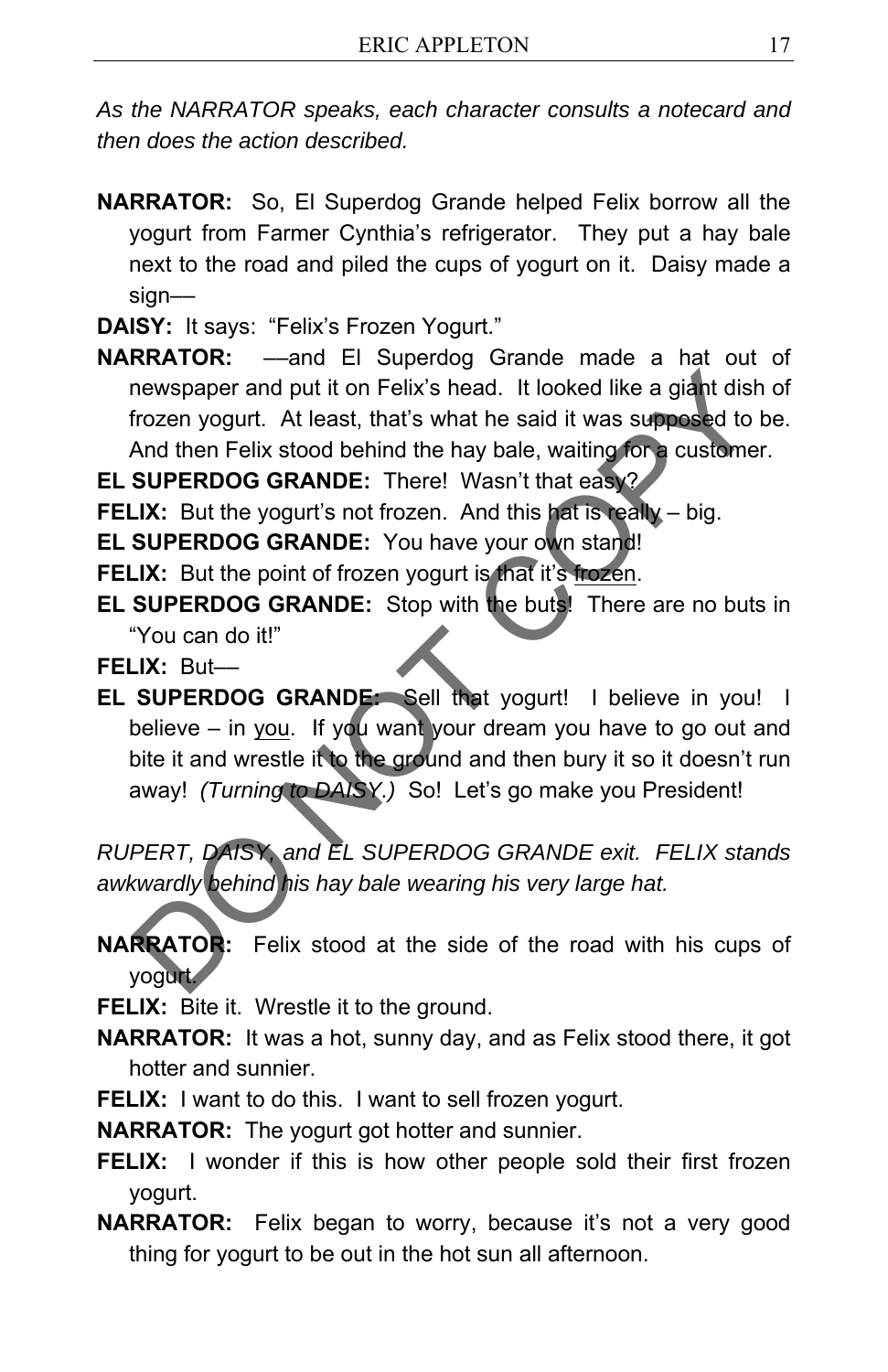**FELIX:** This is not how you sell frozen yogurt.

*The NARRATOR puts on a very large mustache.* 

- **NARRATOR:** Quite unexpectedly, and much to Felix's dismay, a customer walked up. *(Walks over to the stand. Regards the sign. As the man.)*Why, frozen yogurt! That's just what I need on such a hot day.
- **FELIX:** I'm not sure you want this frozen yogurt. It's not very frozen.

**NARRATOR:** *(As the man.)* Nonsense. It's just the thing to cool me down and freshen me up. I'll take one!

*He hands FELIX a dollar and takes a cup of yogurt. FELIX hands him a spoon*.

- **FELIX:** But it's been out in the sun a very long time. I'm not sure that's very good for yogurt, frozen or otherwise.
- **NARRATOR:** *(As the man.)* Frozen yogurt is best when it just begins to melt. *(Eats a spoonful of yogurt.)* Mmm. Delicious! *(Eats a second spoonful. An odd look crosses his face. )*Oh. I don't – feel so good. *(Eats a third spoonful. He clutches his stomach.)* I think I'm going to be sick! *(Eats a fourth spoonful, then runs off. We hear barfing noises offstage.)*  **RRATOR:** (As the man.) Nonsense. It's just the thing to cool motion and freshen me up. I'll take one!<br>
hands FELIX a dollar and takes a cup of yogurt. FELIX hands hin<br>
boon.<br>
LX: But it's been out in the sun a very long t
- **FELIX:** Oh, dear. Oh, no. Oh, NO!

*FELIX grabs all the yogurt and the sign and runs off stage. The NARRATOR enters, without the mustache.* 

**NARRATOR:** Felix felt so bad about possibly poisoning the man, he knew he certainly couldn't keep the dollar. He taped the dollar to a piece of paper and wrote:

*FELIX enters, tacks a note to the fence.* 

**FELIX:** "I am SO sorry about the yogurt. Here is your refund." **NARRATOR:** —and tacked it to the fence where his stand had been.

*FELIX exits.*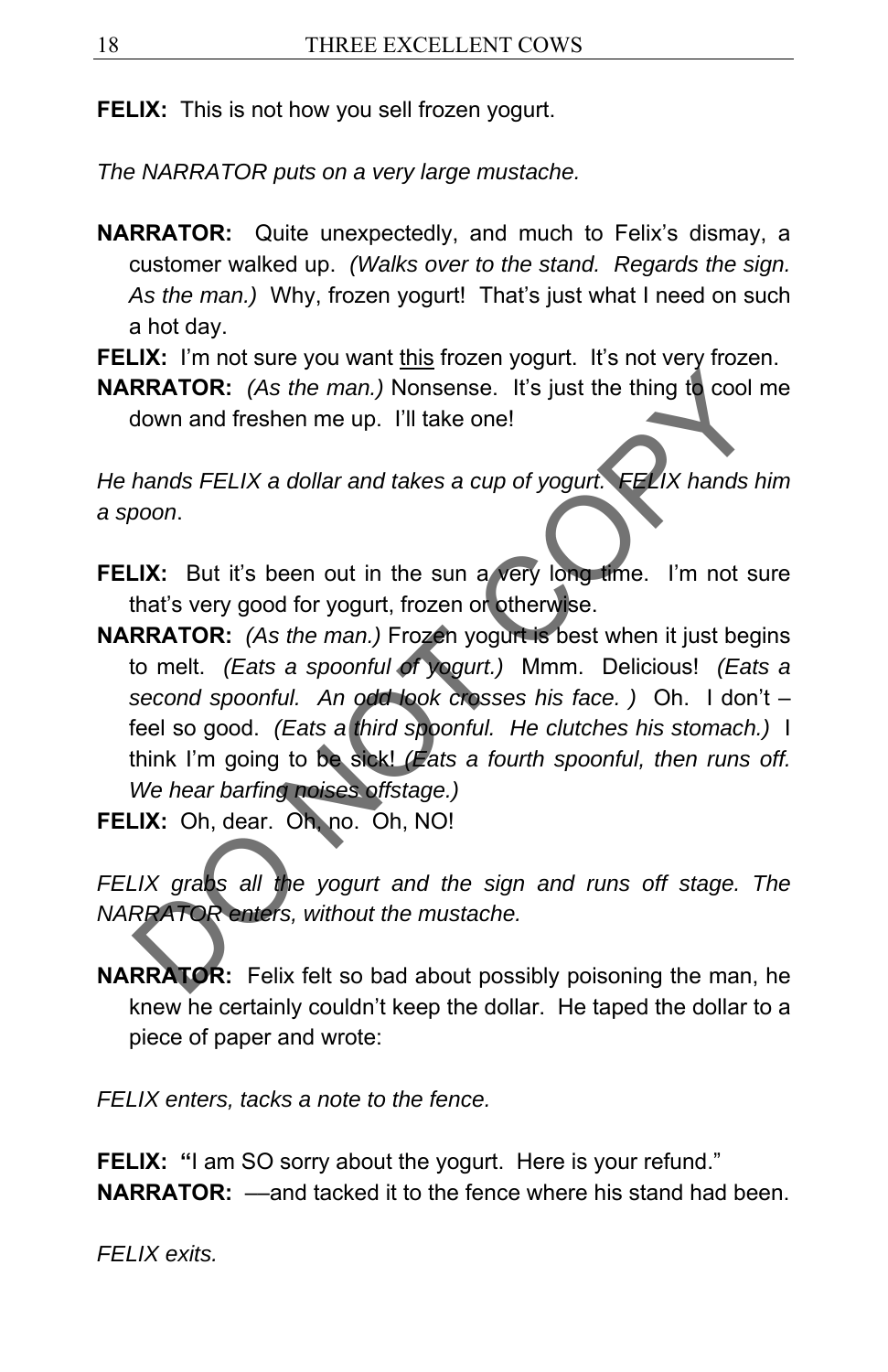- **NARRATOR:** Then he went to his bed and pulled the covers up over his head and stayed there for the rest of the day.
- **FARMER CYNTHIA:** *(Enters. Sees the note. She reads it. She sees the sign.)* What have those cows been doing? And by the side of the road? *(Grabs the sign, grabs the note*, *re-reads the note.)*And if he can't find his refund… he's going to ask questions! Oh my goodness. *(She turns to the NARRATOR.)* Can you – take care of this? Quietly?

**NARRATOR:** *(Takes the note.)* Discretion is my middle name.

**FARMER CYNTHIA:** That's a funny middle name.

**NARRATOR:** And the other kids never let me forget it. *(Tucks the note in a pocket.)*

*FARMER CYNTHIA exits, relieved.* 

**NARRATOR:** Meanwhile, El Superdog Grande was helping Daisy get elected. First, he made her a hat out of newspaper.

*EL SUPERDOG GRANDE and DAISY enter*. *DAISY is wearing a newspaper hat, only this one looks like a very tall top hat with a large newspaper beard attached.*  RRATOR: (Takes the note.) Discretion is my middle name.<br>
RER CYNTHIA: That's a funny middle name.<br>
RERATOR: And the other kids never let me forget to (Tucks the<br>
note in a pocket.)<br>
RMER CYNTHIA exits, relieved.<br>
RERATOR:

**DAISY:** But we don't have a President of the barnyard.

**EL SUPERDOG GRANDE:** Don't you think it's time the barnyard had a President?

**DAISY:** Not really.

**EL SUPERDOG GRANDE:** And shouldn't you be the first President of the barnyard?

**DAISY:** Not if it's a position that doesn't exist.

**EL SUPERDOG GRANDE:** That's your problem! You don't dream! **DAISY:** I do dream!

**EL SUPERDOG GRANDE:** You don't dream big!

**DAISY:** Being President is a pretty big dream.

- **EL SUPERDOG GRANDE:** How are you going to get there if you don't start here? Did Mister First President Guy start from nowhere?
- **DAISY:** You mean President Washington?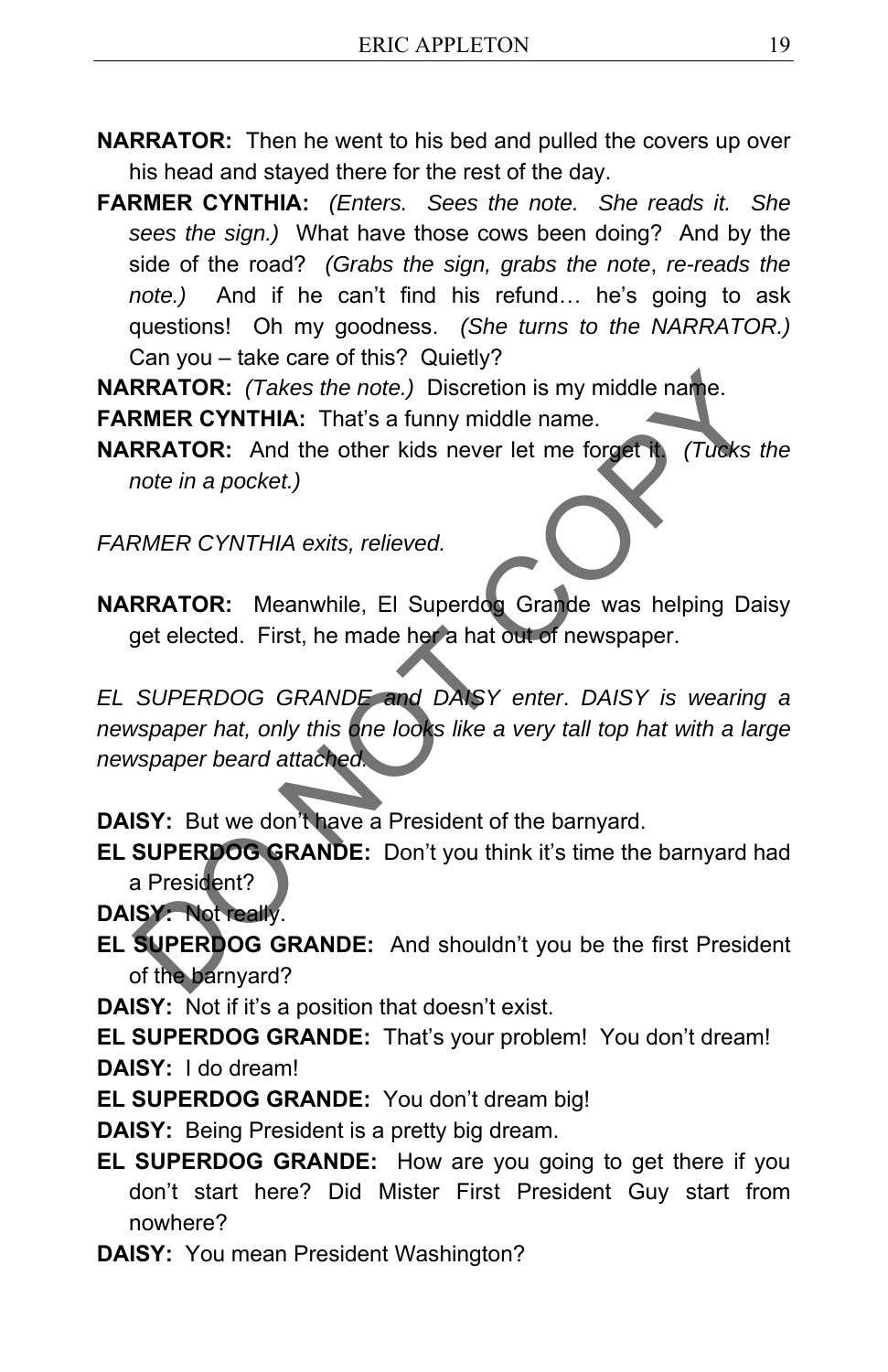**EL SUPERDOG GRANDE:** You could be First Mister President Washington Guy of the barnyard! Here's a soapbox.

**DAISY:** It's a bale of hay.

- **EL SUPERDOG GRANDE:** Dream! Dream big! Dream wide! Bite your dream! Wrestle it to the ground!
- **DAISY:** But I haven't got anything prepared!
- **EL SUPERDOG GRANDE:** Make it up as you go! What do you want? Right now?
- **DAISY:** To be President Washington of the barnyard?
- **EL SUPERDOG GRANDE:** What do you want to see happen to the barnyard?
- **DAISY:** I don't want anything to happen to the barnyard.
- **EL SUPERDOG GRANDE:** Then what do you want for the barnyard? As President you can do anything!
- **DAISY:** Anything? A telescope for Rupert?

**EL SUPERDOG GRANDE:** Telescope! Check! What else!

**DAISY:** A frozen yogurt machine for Felix?

**EL SUPERDOG GRANDE:** Telescope! Frozen yogurt machine! Check and check! How are you going to get them?

**DAISY:** Buy them!

**EL SUPERDOG GRANDE:** No! First you have to change the system!

**DAISY:** What system?

**EL SUPERDOG GRANDE:** The system that keeps you from having those things right now! Change the barnyard! Elect Daisy First President Washington Guy! Things for everyone! A better barnyard! Vote for Daisy! *(He waves a poorly made sign that reads "Daisy for President.".)*  SUPERDOG GRANDE: What do you want to see happen to the<br>
barnyard?<br>
ISY: I don't want anything to happen to the barnyard.<br>
SUPERDOG GRANDE: Then what do you want for the<br>
barnyard? As President you can do anything!<br>
ISY: An

*UMBERSIDE and MISS BIGGLESBY enter.* 

**UMBERSIDE:** What's all the ruckus? **EL SUPERDOG GRANDE: It's Daisy, for President Guy! MISS BIGGLESBY:** President of what?

*FARMER CYNTHIA enters. She hovers unnoticed off to the side.*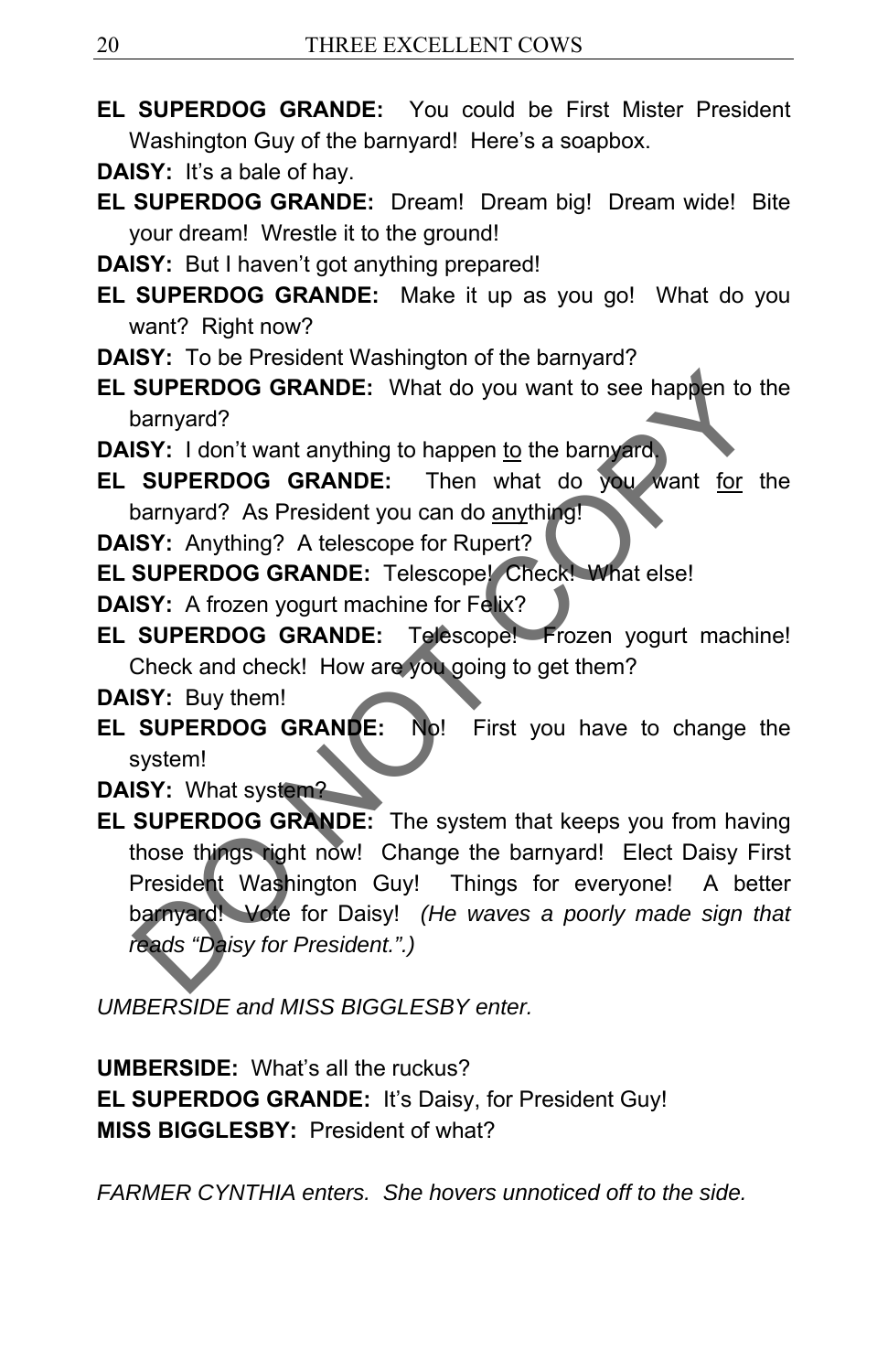- **EL SUPERDOG GRANDE:** The barnyard! Elect Daisy President Guy and everything will change around here!
- **UMBERSIDE:** This is an excellent farm for a total donkey. Why would I want anything to change?
- **EL SUPERDOG GRANDE:** What about you, miss? Daisy will change your life!
- **MISS BIGGLESBY:** Her? I don't think so. She's never even seen a princess movie.
- **UMBERSIDE:** She thinks she could run the farm better than Farmer Cynthia?
- **DAISY:** *(Aghast.)* I could never replace Farmer Cynthia!

*UMBERSIDE and MISS BIGGLESBY begin to laugh.* 

**EL SUPERDOG GRANDE:** You're losing them! Don't go down to defeat! Change! Things! Stuff! Speech! And while you're doing that, I'll go help Rupert blast off into space! *(Exits.)* Cynthia?<br>
ISY: (Aghast.) I could never replace Farmer Cynthiat<br>
ISY: (Aghast.) I could never replace Farmer Cynthiat<br>
SUPERDOG GRANDE: You're losing them! Don't go down to<br>
defeat! Change! Things! Stuff! Speech! And while

**DAISY:**  $I - I - I -$ 

- **UMBERSIDE:** Come on, Daisy, tell us how you'll run the farm better than Farmer Cynthia!
- **MISS BIGGLESBY:** President of me? I don't think so!

*UMBERSIDE and MISS BIGGLESBY laugh harder. DAISY covers her face with her hands and runs offstage, sobbing.* 

**UMBERSIDE:** A cow with delusions of grandeur, I'd say. **MISS BIGGLESBY:** Too big for her cow britches, I'd say.

*UMBERSIDE and MISS BIGGLESBY exit, giggling.* 

**FARMER CYNTHIA:** Running for president? Of the barnyard? Oh my goodness… *(Exits, shaking her head.)*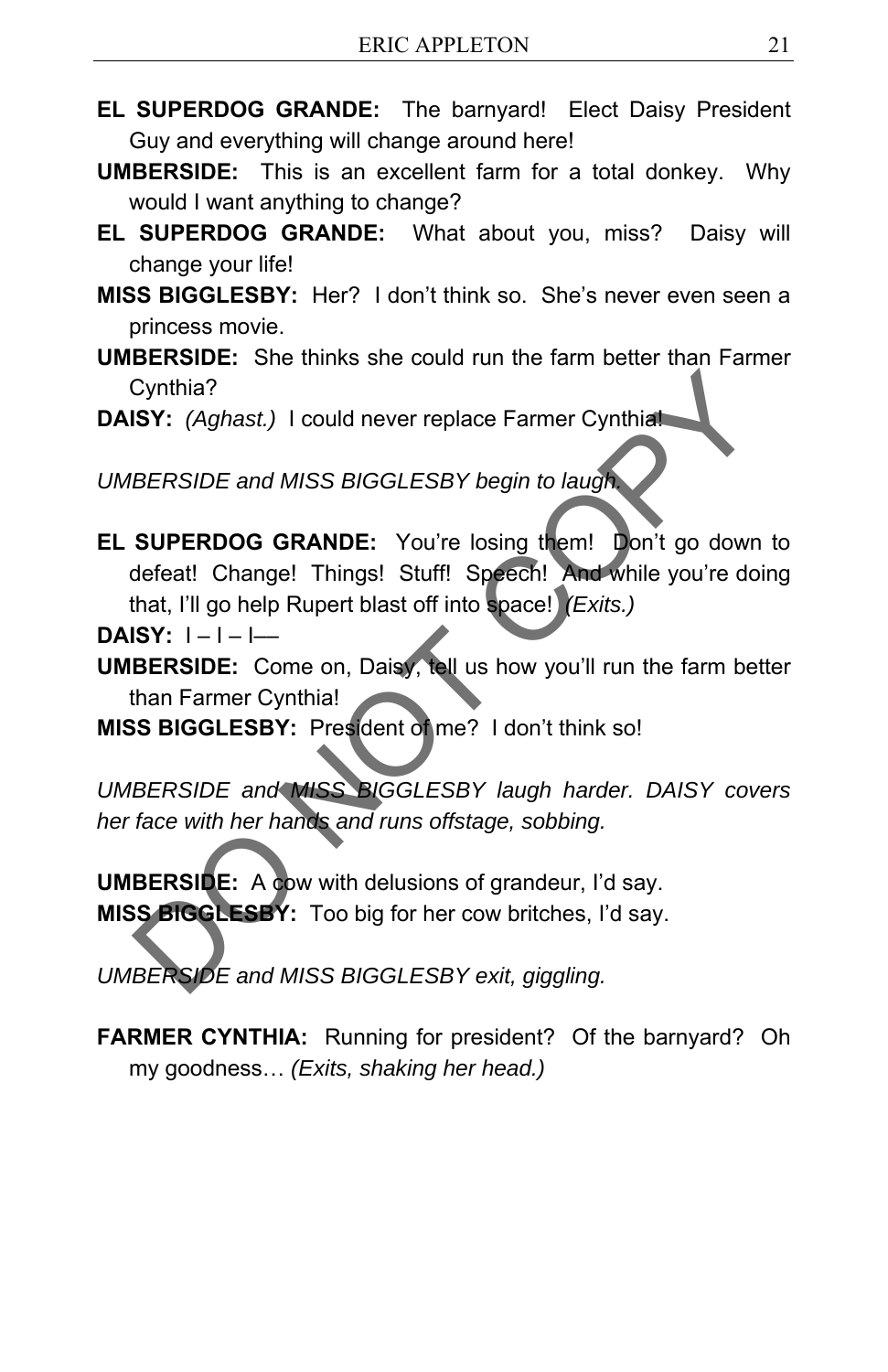**NARRATOR:** With her first campaign a total failure, Daisy spent the rest of the day in bed, under the covers, not even reading her book about Abraham Lincoln. Not even reading her book about Franklin Delano Roosevelt. She even turned her framed picture of President [current President] to face the wall because she couldn't bear to let him [her] see her cry. Meanwhile, El Superdog Grande was helping Rupert blast into space.

*EL SUPERDOG GRANDE and RUPERT enter. EL SUPERDOG GRANDE has a fishbowl.* 

- **EL SUPERDOG GRANDE:** First, you need a helmet. There's no air in space.
- **RUPERT:** But how will I breathe with this fish bowl over my head?
- **EL SUPERDOG GRANDE:** The fish breathed perfectly well, and it was even underwater.
- **RUPERT:** Farmer Cynthia will be upset if something happened to her fish.
- **EL SUPERDOG GRANDE:** The fish is fine. The bathtub has lots of space.
- **RUPERT:** Where are we going to get rockets?
- **EL SUPERDOG GRANDE:** Rockets, schmockets. Who needs rockets?
- **RUPERT:** That's how you get into space.
- **EL SUPERDOG GRANDE:** Says who?
- **RUPERT:** NASA? I mean, they sent a man to the moon! And back!
- **EL SUPERDOG GRANDE:** NASA, schmasa. Do birds need rockets? ANDE has a fishbowl.<br>
SUPERDOG GRANDE: First, you need a helmet. There sho aid in space.<br>
PERT: But how will I breathe with this fish bowl we my head?<br>
SUPERDOG GRANDE: The fish breathed perfectly well, and in<br>
MAS even un

**RUPERT:** Well, no––

- **EL SUPERDOG GRANDE:** It's just a matter of flying high enough.
- **RUPERT:** Not really you see, I've read books and –
- **EL SUPERDOG GRANDE:** No more buts! Only losers have buts! *(Dragging on a set of huge, really poorly built wings created from lots and lots of newspaper.)* See, I made you a pair of wings, and once we get you flying, you just keep flying high enough until bang! you're the first cow in space!
- **RUPERT:** Cows are not known for flying.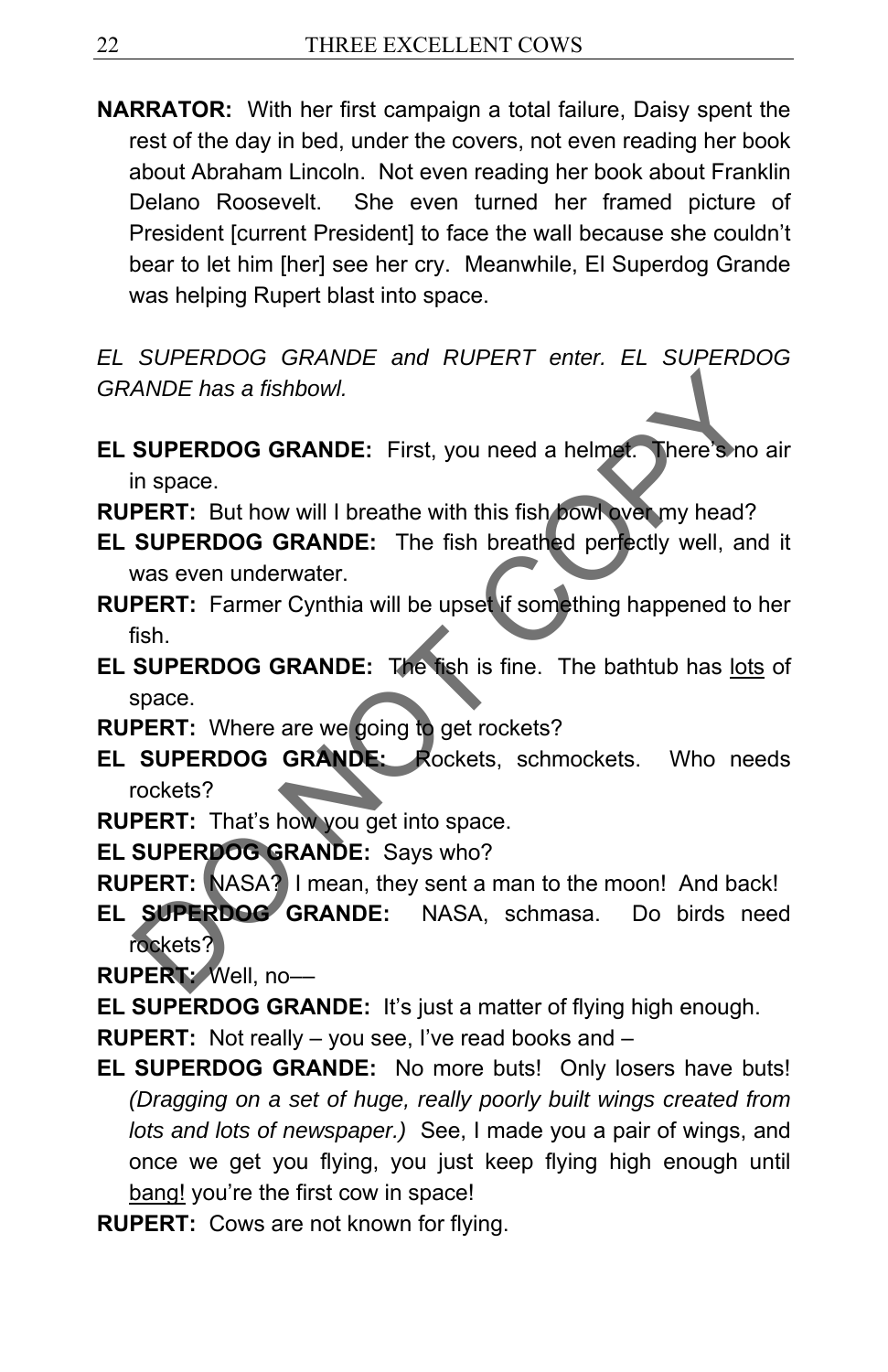- **EL SUPERDOG GRANDE:** Bite your dream! Shake it until it comes true! Who says cows can't fly?
- **RUPERT:** Lots of people. We're not very aerodynamic. Without rockets.
- **EL SUPERDOG GRANDE:** Let's prove them wrong! Get these wings on! Strap this here! Buckle that there! This loops under here. Let's see! Turn around! Put on your helmet! Now that's a space cow if ever I saw one!

**RUPERT:** I look like a space cow?

**EL SUPERDOG GRANDE:** I see a barn roof that's going to be a great launch pad! Space, here you come!

*EL SUPERDOG GRANDE drags RUPERT off stage. NARRATOR enters.* 

- **NARRATOR:** So El Superdog Grande and Rupert climbed up to the top of the barn.
- **FARMER CYNTHIA:** *(Enters in a towel, wearing a shower cap. She carries a water glass holding a goldfish.)* Has anyone seen my fishbowl? I was going to take a bath and-SUPERDOG GRANDE: I see a barn roof that's going to be a<br>great launch pad! Space, here you come!<br>SUPERDOG GRANDE drags RUPERT off stage. NARRATOI<br>ers.<br>RRATOR: So El Superdog Grande and Ruper climbed up to the<br>top of the bar

*UMBERSIDE and MISS BIGGLESBY enter.* 

**UMBERSIDE:** I think your fishbowl is up there.

**FARMER CYNTHIA:** Why is Rupert on top of the barn?

- **UMBERSIDE:** It's probably just another un-cowlike thing. They never learn.
- **FARMER CYNTHIA:** Who is that with him?

**UMBERSIDE:** It looks like some sort of Superdog.

**FARMER CYNTHIA: Is Rupert wearing wings?** 

**MISS BIGGLESBY:** Very poorly made wings, I must say.

**UMBERSIDE:** I think he's about to try to fly.

- **FARMER CYNTHIA:** Cows can't fly! Not without rockets! They're not aerodynamic! What is he thinking? Rupert! Rupert! Don't-
- **EL SUPERDOG GRANDE:** *(From off stage.)* Bite your dream! Bite it!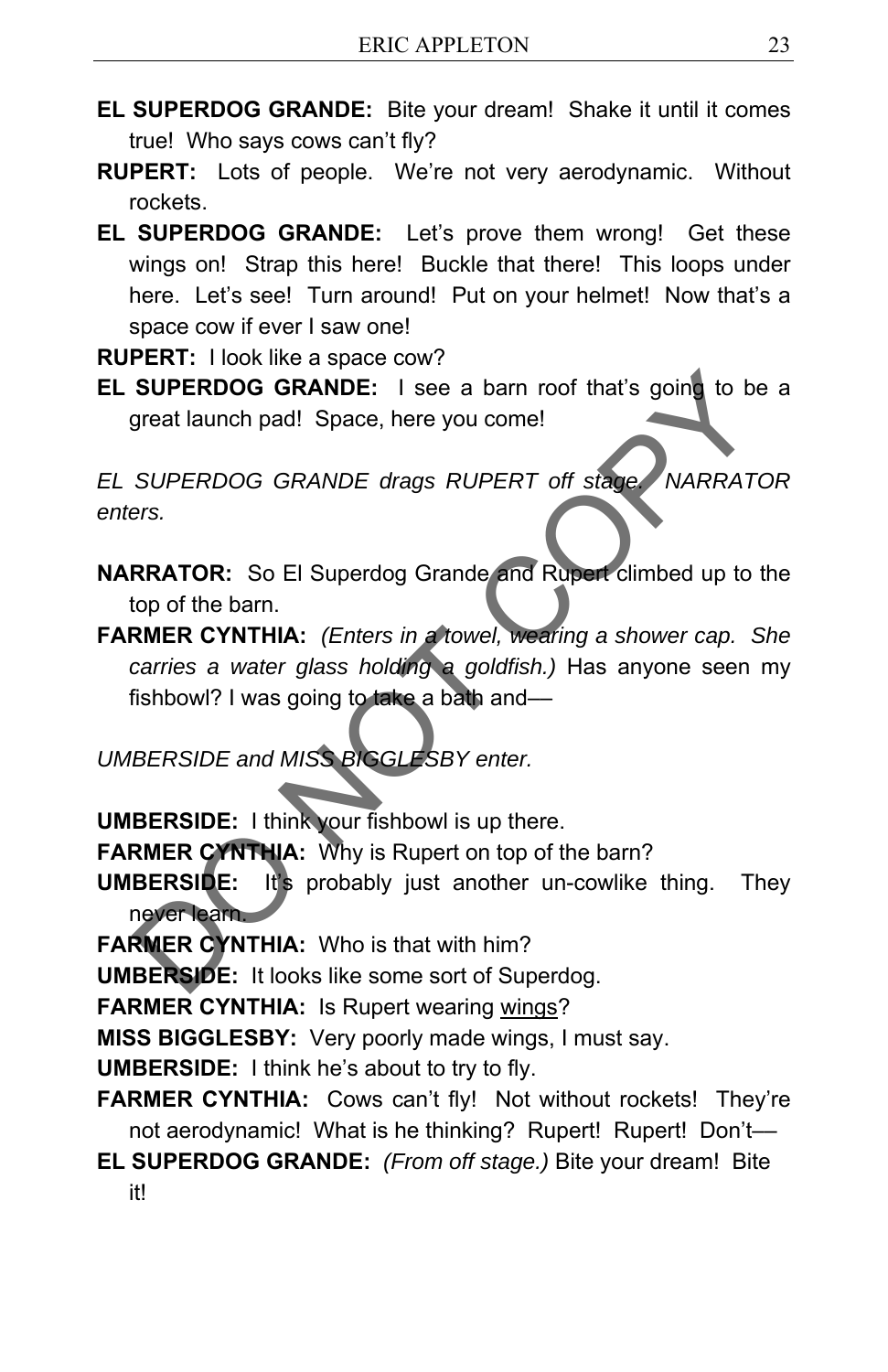**NARRATOR:** But Farmer Cynthia was too late, and she and Umberside and Miss Bigglesby watched as Rupert spread his wings, flexed his knees, and gave a mighty jump, right off the roof of the barn.

**RUPERT:** *(From off stage)* Wrestle it to the groooooooooound…

**NARRATOR:** And then they watched as he fell straight down into the pig pen with a mighty thud and a mighty splash.

*SFX: Mighty thud. SFX: Mighty splash. Beat.* 

**RUPERT:** *(From off stage.)* OWWWWWWWWWWWWWWWW! **FARMER CYNTHIA:** Oh my goodness! Rupert! Rupert! *(Rushes off* 

*stage.)* 

**UMBERSIDE:** *(Takes out a cell phone and dials.)* Hello, 911? Please send an ambulance to Farmer Cynthia's farm. A very stupid cow just jumped off the roof of the barn and he's hurt himself. Thank you. *(Hangs up and puts phone in his pocket.)*

**MISS BIGGLESBY:** When did donkeys get cell phones?

**UMBERSIDE:** League of Total Donkeys. For donkey business. And emergencies. And now, I think Farmer Cynthia will need our help getting Rupert out of the pig pen.

*UMBERSIDE and MISS BIGGLESBY exit.* 

**NARRATOR:** So the ambulance came and took Rupert to the hospital, where the doctor x-rayed him and put a cast on his arm and told him that it was a very bad idea to jump off a roof and he was very lucky he wasn't really seriously hurt. Then Farmer Cynthia brought him home and tucked him into bed and gave him a bowl of mac and cheese and also told him that he was very lucky that he wasn't seriously hurt. *(Looks at notecard.)* The next day, El Superdog Grande was gone. DO NOT COPY

*EL SUPERDOG GRANDE whizzes in. He pins a note to the NARRATOR, and exits, with a flourish of his cape and a loud "WHOOSH!" DAISY, RUPERT, and FELIX enter. RUPERT has a cast on one arm and a bandage on his head.*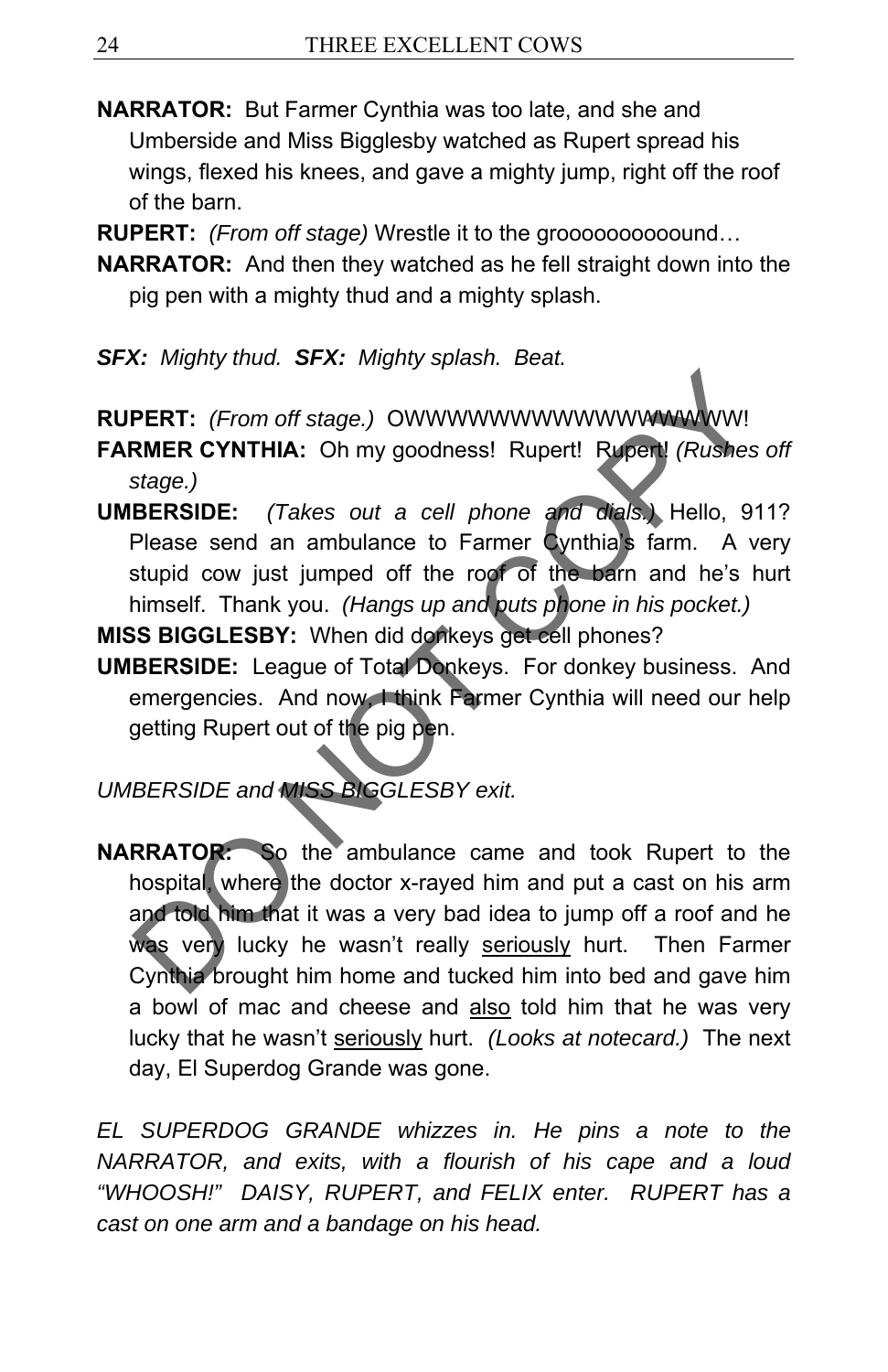- **DAISY:** *(Seeing the note pinned to the NARRATOR.)* Look, El Superdog Grande left a note.
- **FELIX:** What does it say?
- **DAISY:** *(Unpins the note.)* It says:
- **EL SUPERDOG GRANDE:** *(From offstage or he might also whoosh through in a brief cameo.)* "You're welcome! Sincerely, Wanda."

**RUPERT:** Did we thank her?

**DAISY:** I think she thinks we did.

*Group sigh.* 

**FELIX:** What should we do today?

**RUPERT:** I dunno.

**FELIX:** Me neither.

**DAISY:** I can't think of anything either.

- **RUPERT:** Why bother? It'll just end in disaster. Het her talk me into destroying the pig pen. oup sigh.<br>
LK: What should we do today?<br>
PERT: I dunno.<br>
LK: Me neither.<br>
ISY: I can't think of anything either.<br>
ISY: I can't think of anything either.<br>
destroying the pig pen.<br>
LK: She talked me into making a man throw u
- **FELIX:** She talked me into making a man throw up.
- **DAISY:** She wanted me to usurp Farmer Cynthia.

**RUPERT:** Usurp?

**DAISY:** Take her place through violent revolution.

**FELIX:** That's not good.

- **DAISY:** Dreams are dangerous. Too dangerous.
- **FELIX:** No wonder Farmer Cynthia doesn't want us to do stuff.
- **RUPERT:** We'll end up destroying the farm.

**DAISY:** I don't feel curious today.

- **FELIX:** Or intelligent.
- **RUPERT:** Or fearless. Let's just go stand in the field.

*The COWS walk over to the field and stand around listlessly.* 

- **NARRATOR:** The next day, Daisy, Rupert, and Felix were still standing in the field.
- **FARMER CYNTHIA:** *(Enters, regards the COWS.)* Well. Finally. *(Exits.)*

*If there are FARMHANDS, they might walk past with alternating sun and moon on sticks.*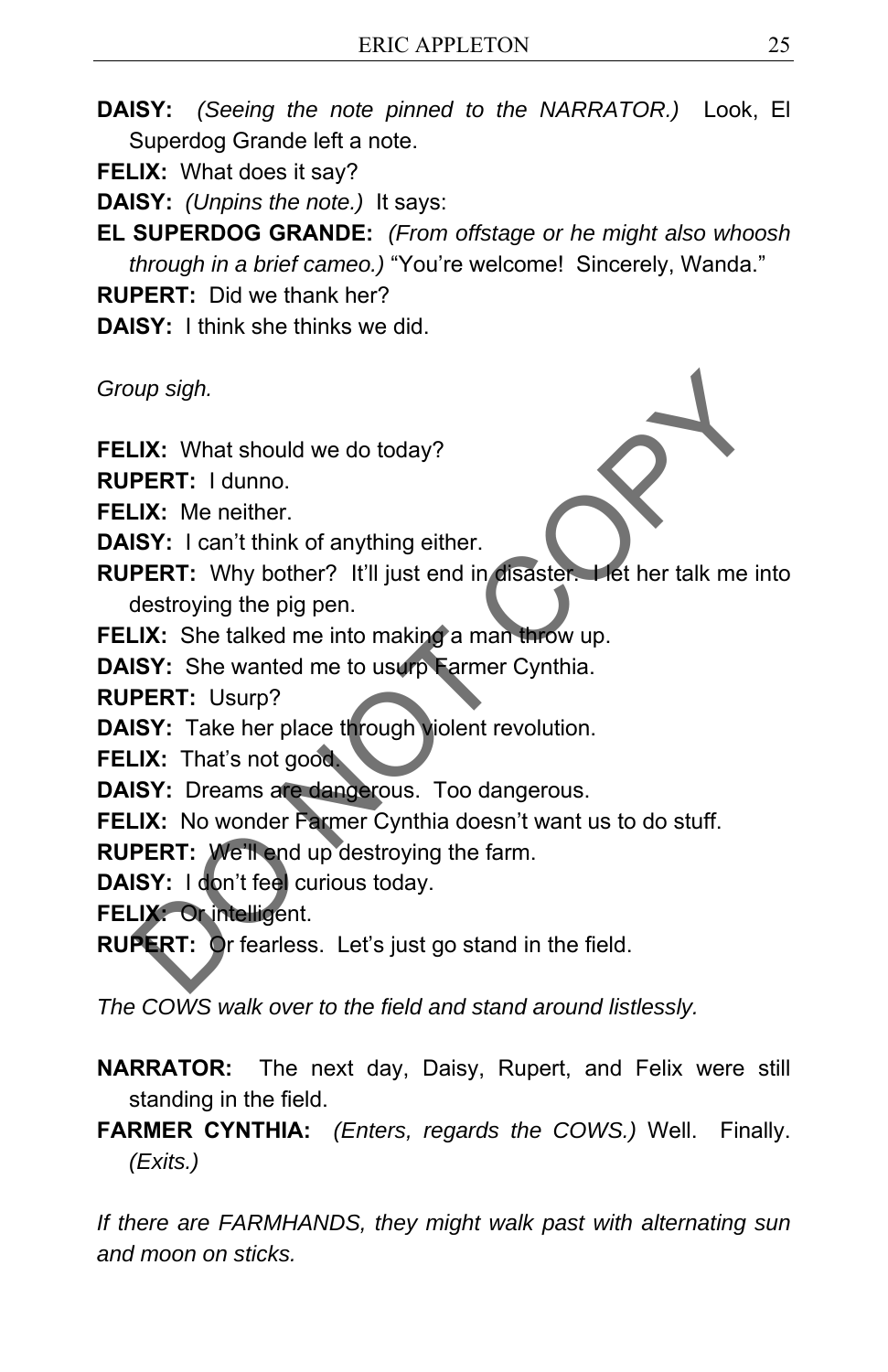**NARRATOR:** And the next day.

**FARMER CYNTHIA:** *(Enters, regards the COWS.)* They haven't moved. That's odd. *(She looks worried, exits.)*

**NARRATOR:** And the next.

**FARMER CYNTHIA:** *(Enters, regards the COWS.)* Still?

**NARRATOR:** It is what you wanted.

- **FARMER CYNTHIA:** Sad cows and sad bulls make for a sad farm. A very sad farm.
- **NARRATOR:** But a very normal one. Not embarrassing at all.

*FARMER CYNTHIA exits.* 

**NARRATOR:** And the next.

*FARMER CYNTHIA enters, regards the COWS. The NARRATOR exits.* 

**FARMER CYNTHIA:** This is not right. Not right at all. What have I done? *(Exits.)* 

*The NARRATOR reenters, using a hand truck to wheel on a large crate.* 

**NARRATOR:** The next day, a very large box arrived.

*The COWS don't notice it until FELIX, wandering listlessly with his head down, bumps into it.*  RRATOR: But a very normal one. Not embarrassing at all.<br>
RMER CYNTHIA exits.<br>
RRATOR: And the next.<br>
RMER CYNTHIA: This is not right. Not right at all. What have<br>
done? (Exits.)<br>
PNARRATOR reenters, using a hand truck to w

**FELIX:** Hey. There's a box. Was there a box here before?

**DAISY:** Who knows.

**RUPERT:** Better leave it alone. It's probably dangerous.

**FELIX:** But it's addressed to me.

**RUPERT:** It's a trick. Just leave it.

**DAISY:** Who would send you a box?

**FELIX:** "Frozen Yogurt Systems of America." Did I order something from Frozen Yogurt Systems of America?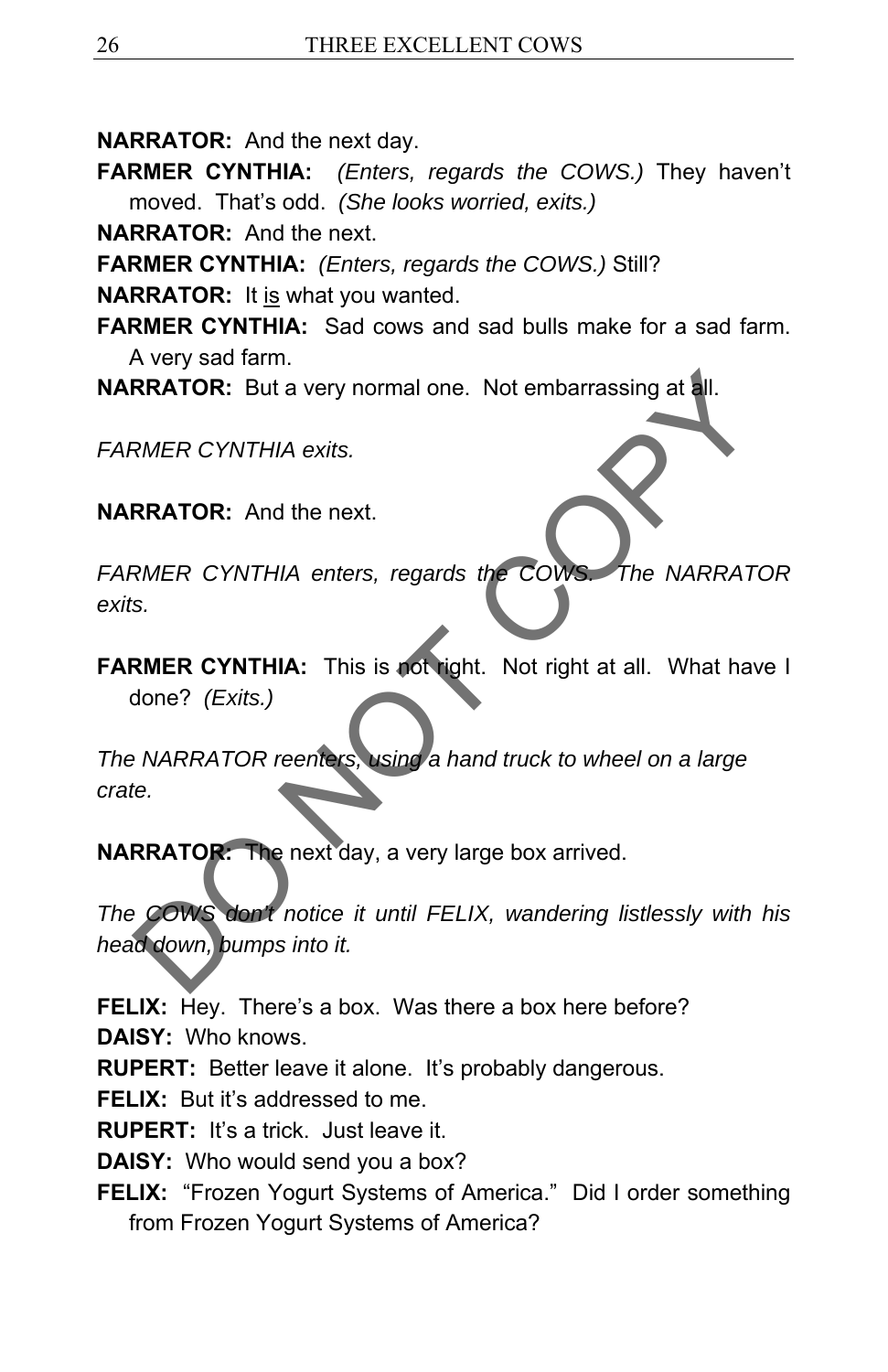- **RUPERT:** I don't think so. You've been out here with us. At least, I think you've been. I haven't paid much attention lately.
- **DAISY:** Do you remember ordering something from Frozen Yogurt Systems of America?
- **FELIX:** No, but here's my name.
- **DAISY:** So someone else must be sending it to you. Open it.
- **FELIX:** It's that dog, playing another trick on us.
- **DAISY:** Maybe Wanda's apologizing.
- **RUPERT:** I don't think she would spend that much money on stamps. Besides, it's not built out of newspapers.
- **DAISY:** Maybe your fairy godcow finally heard you.
- **FELIX:** But I haven't been wishing. I haven't been doing much of anything.
- **DAISY:** I think you should open it.
- **RUPERT:** What if it destroys the farm?
- **DAISY:** Why would Frozen Yogurt Systems of America want to destroy our farm?
- **RUPERT:** Farmer Cynthia will be really mad if there's a huge explosion.
- **DAISY:** Nothing will blow up.

**RUPERT:** It might.

- **DAISY:** It might be a frozen yogurt machine!
- **FELIX:** I'm opening it!

*FELIX wrenches the side of the crate off. RUPERT flings himself to the ground in case of explosion. There is no explosion.*  Stamps. Besides, it's not built out of newspapers.<br>
SEX: Maybe your fairy godcow finally heard you.<br>
J.K: But I haven't been wishing. I haven't been doing much compting.<br>
ISX: Why would Frozen Yogurt Systems of America wan

**RUPERT:** That was a very small explosion.

**FELIX:** Nothing exploded.

**RUPERT:** You're sure?

- **FELIX:** Not yet, anyway.
- **DAISY:** What's in it?

**FELIX:** Parts.

- **DAISY:** What kinds of parts?
- **FELIX:** Mechanical parts.
- **DAISY:** Are they frozen yogurt parts?
- **FELIX:** *(Yanks out a thick, floppy manual.)* And instructions! Complicated instructions.